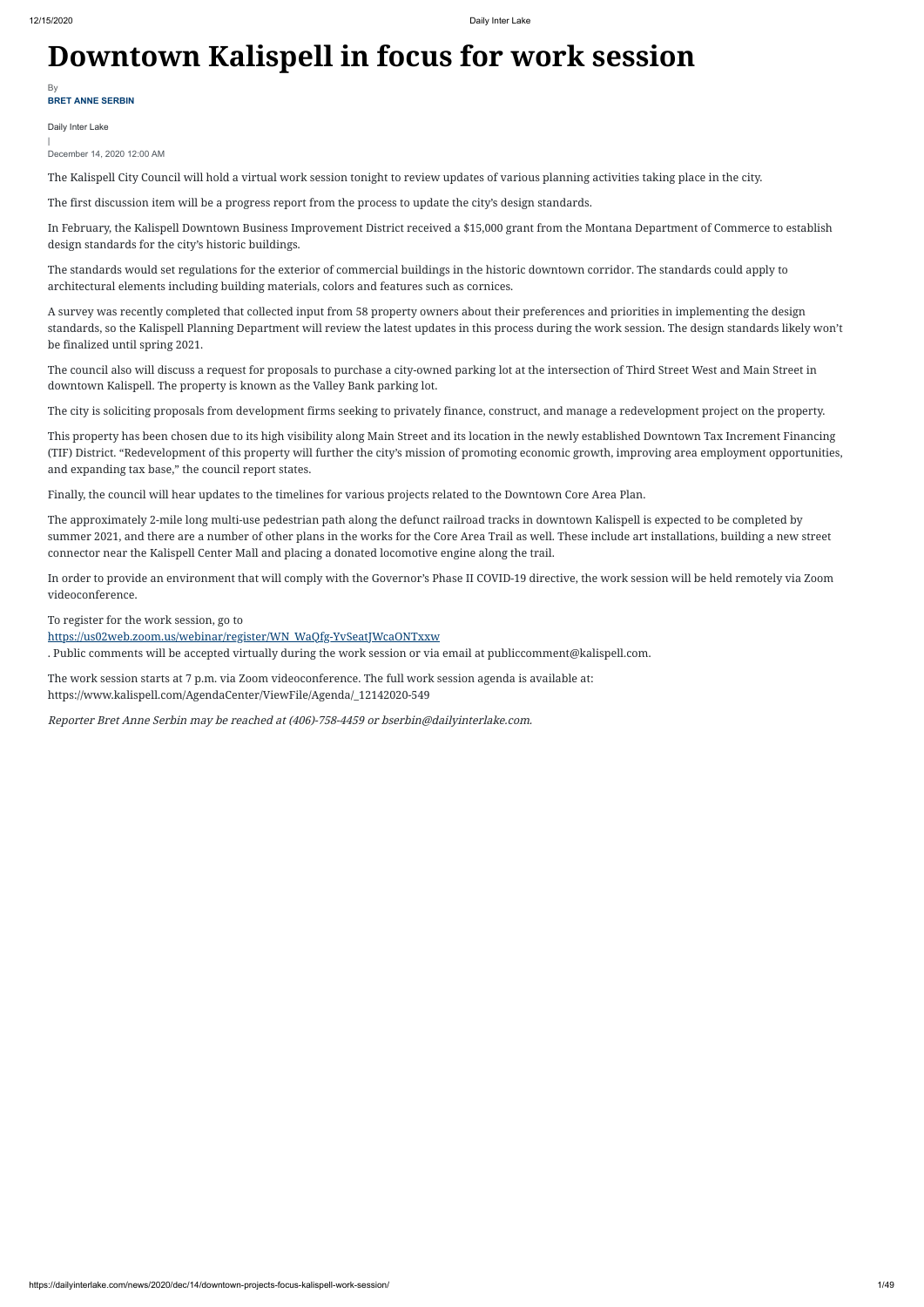https://dailyinterlake.com/news/2020/dec/14/downtown-projects-focus-kalispell-work-session/ 2/49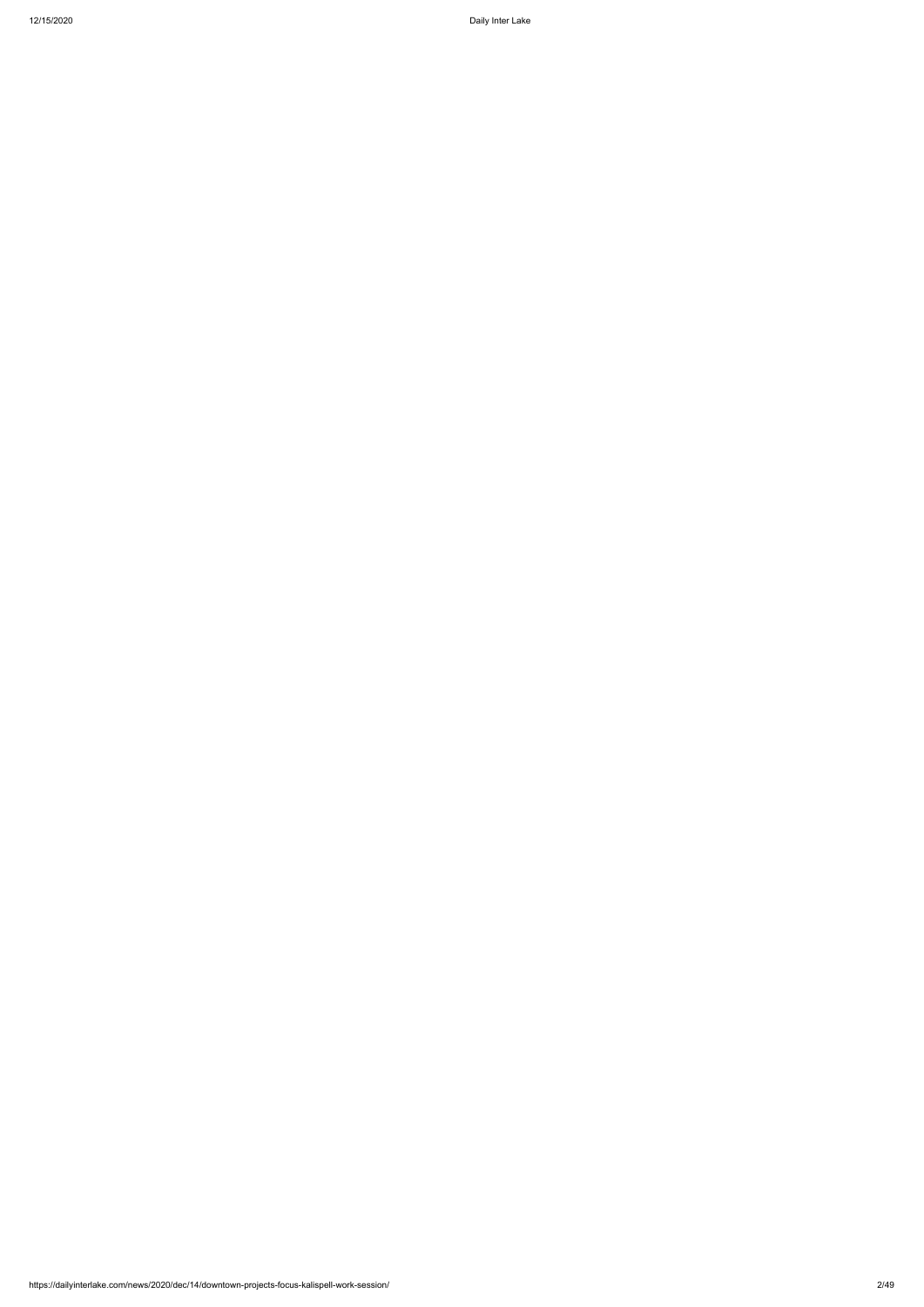https://dailyinterlake.com/news/2020/dec/14/downtown-projects-focus-kalispell-work-session/ 3/49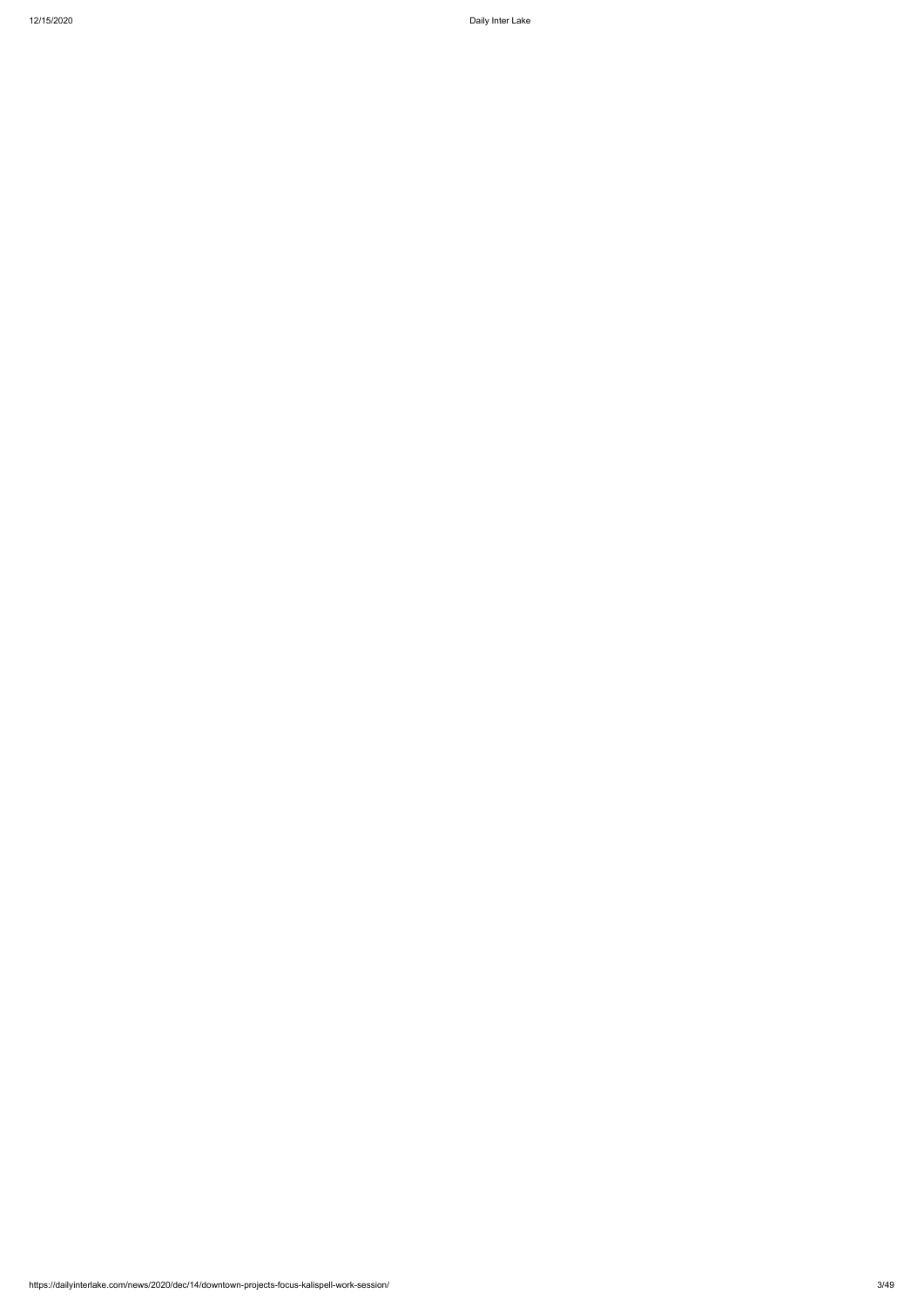https://dailyinterlake.com/news/2020/dec/14/downtown-projects-focus-kalispell-work-session/ 4/49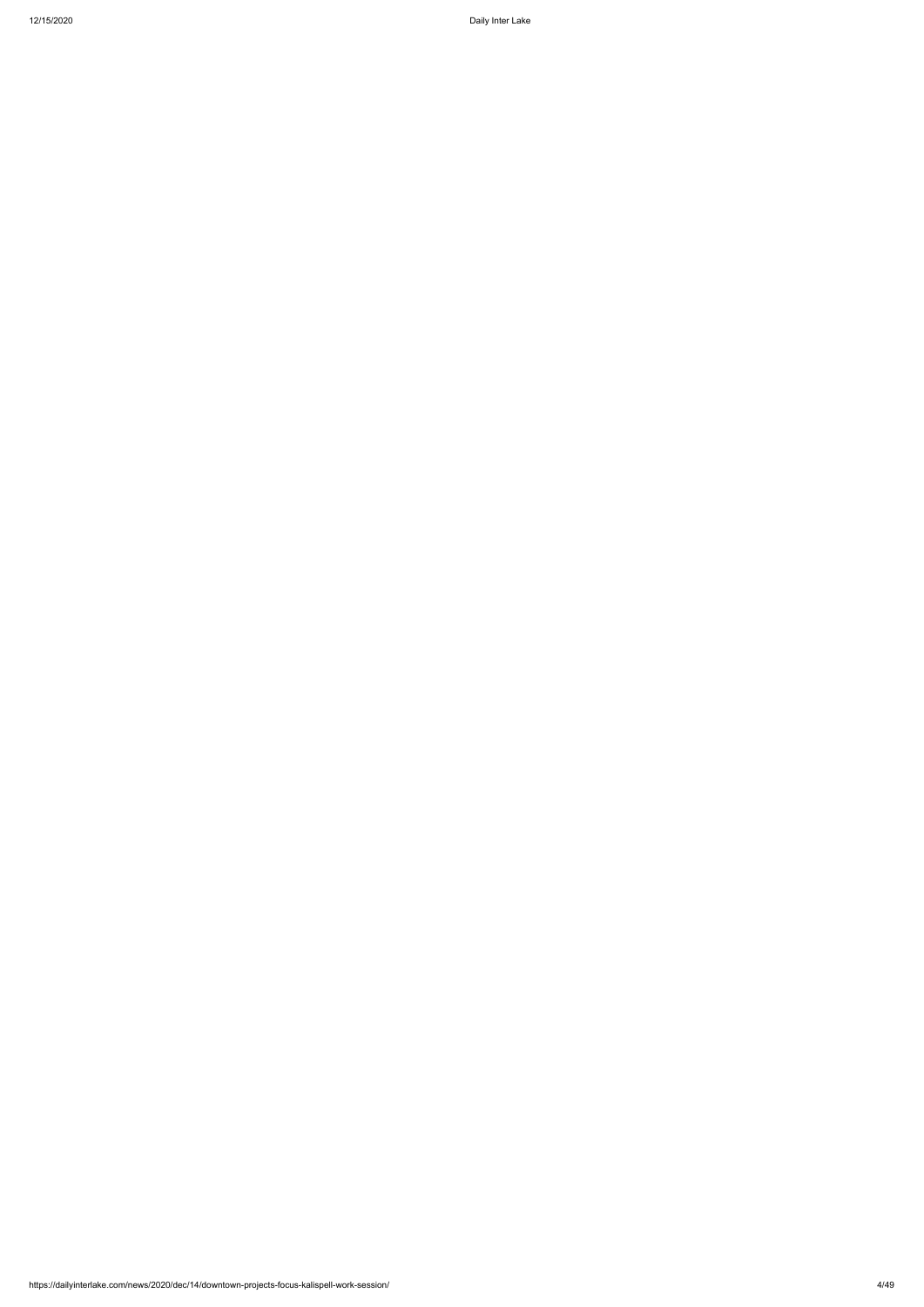https://dailyinterlake.com/news/2020/dec/14/downtown-projects-focus-kalispell-work-session/ 5/49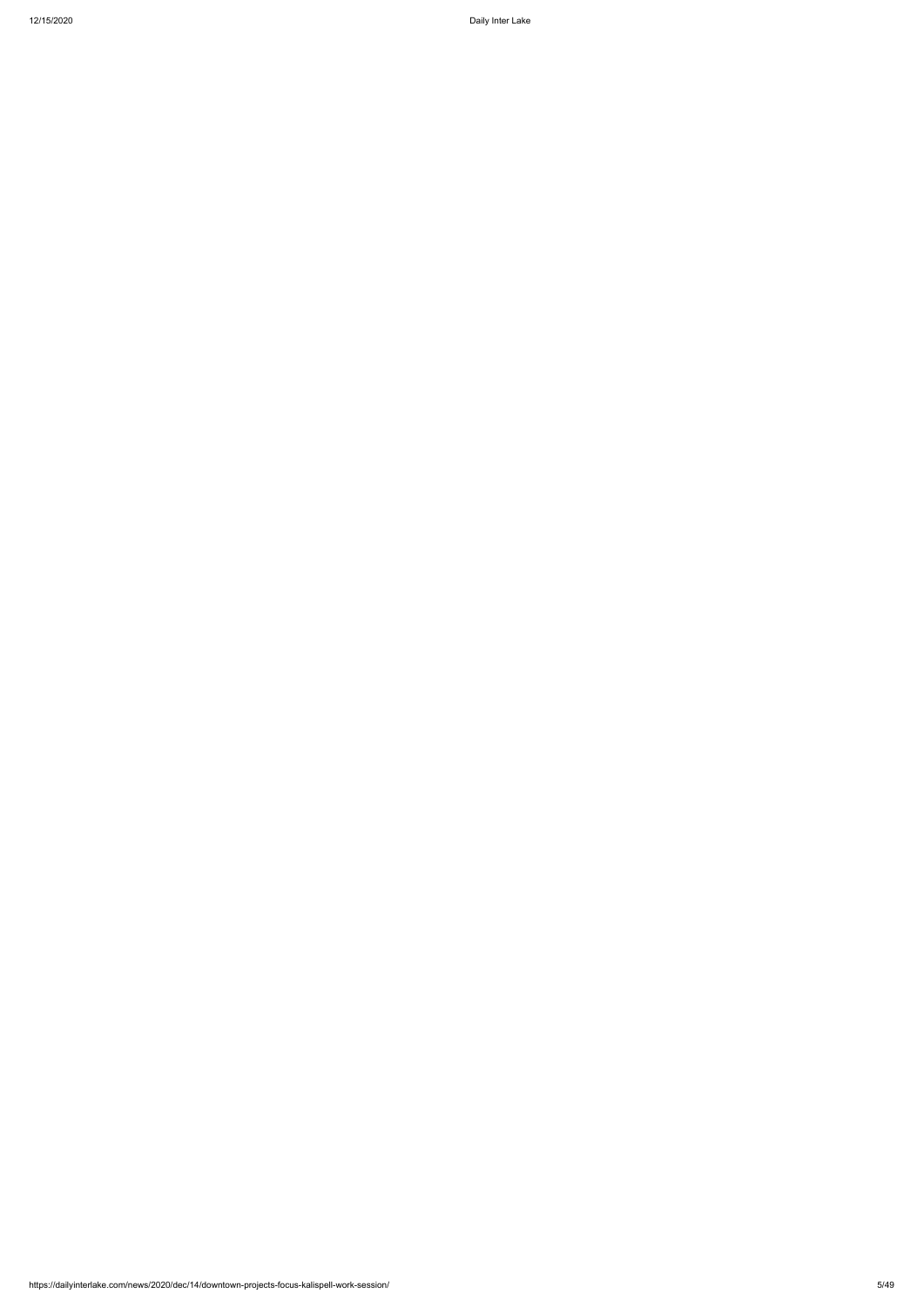https://dailyinterlake.com/news/2020/dec/14/downtown-projects-focus-kalispell-work-session/ 6/49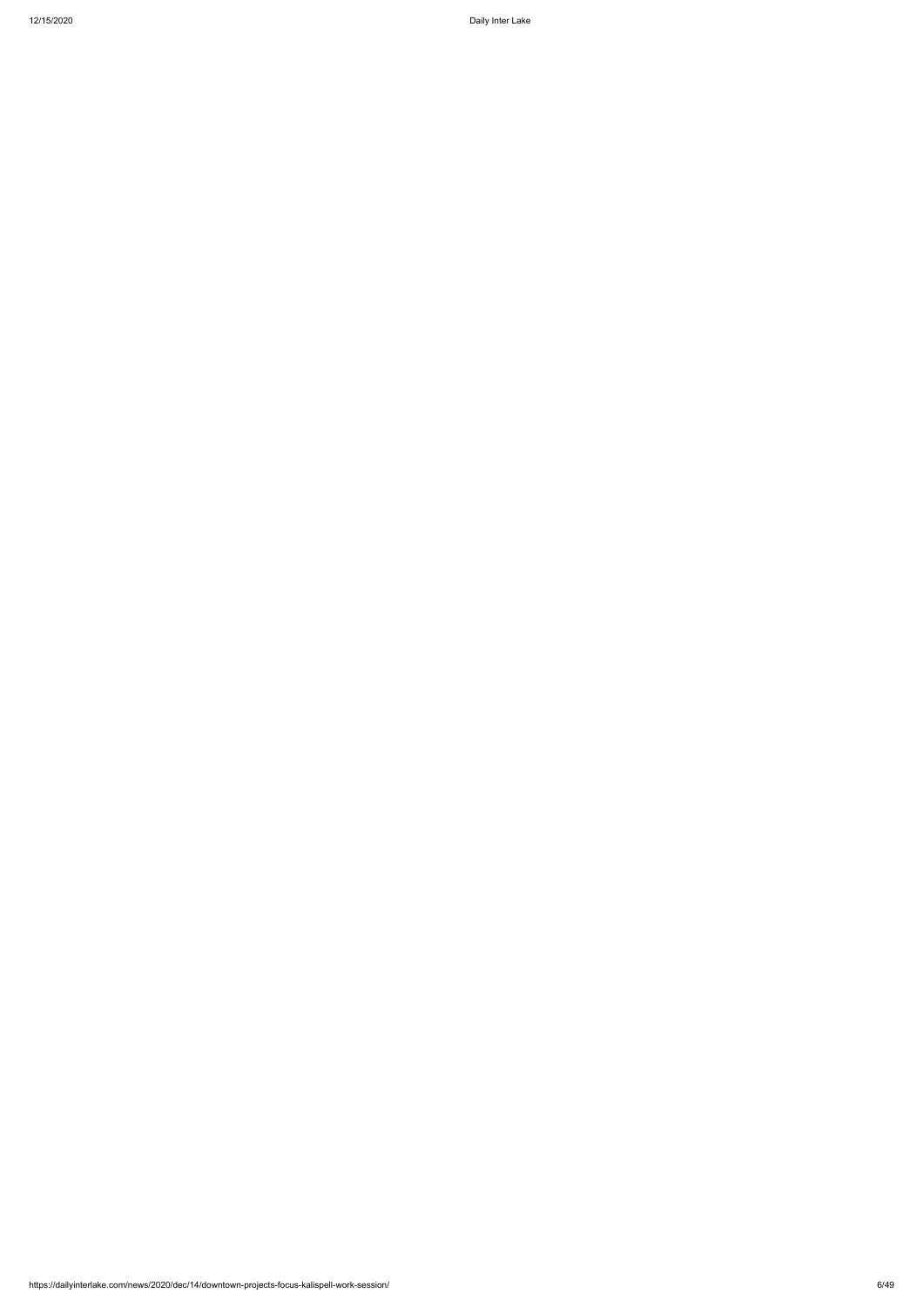https://dailyinterlake.com/news/2020/dec/14/downtown-projects-focus-kalispell-work-session/ 7/49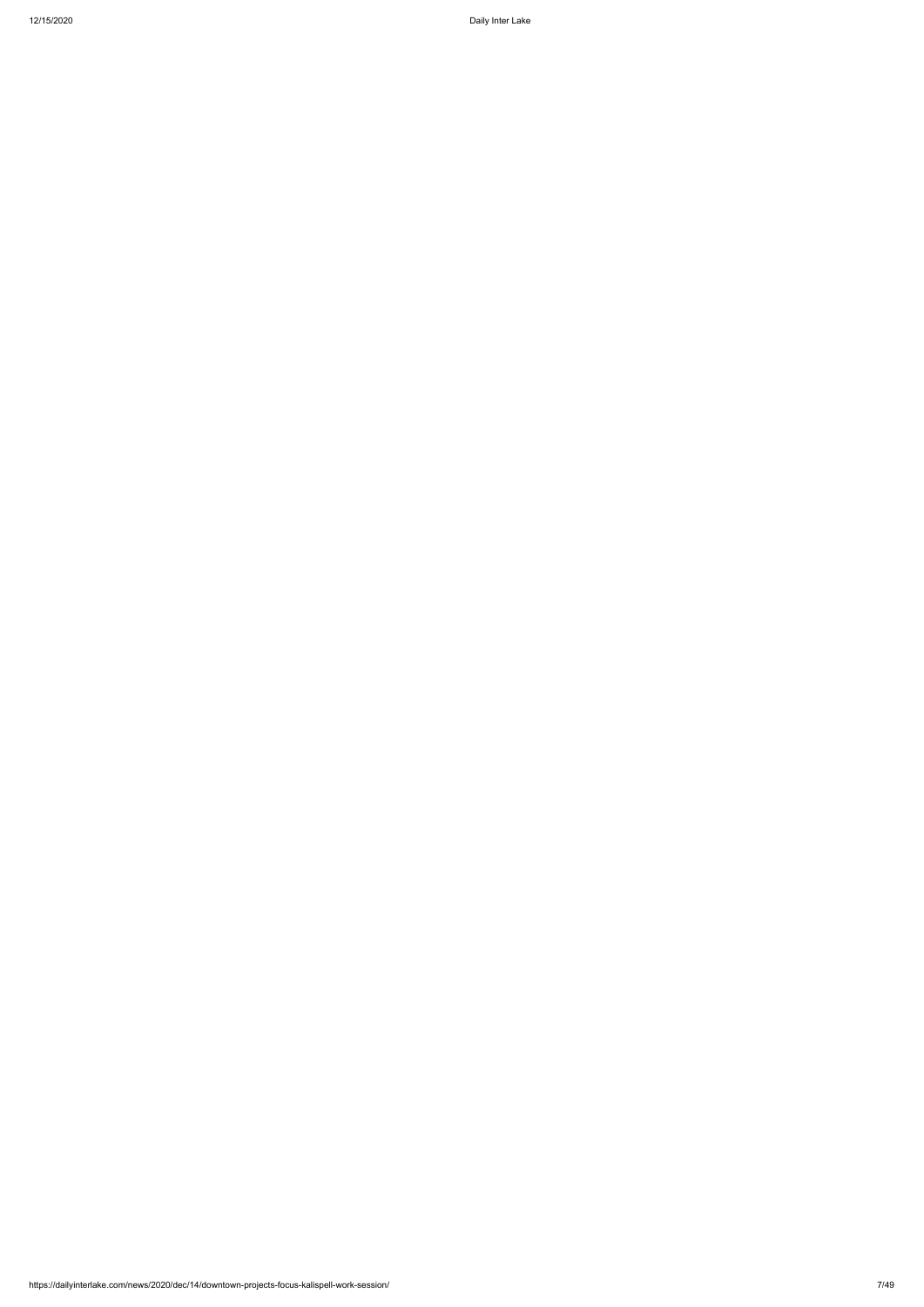https://dailyinterlake.com/news/2020/dec/14/downtown-projects-focus-kalispell-work-session/ 8/49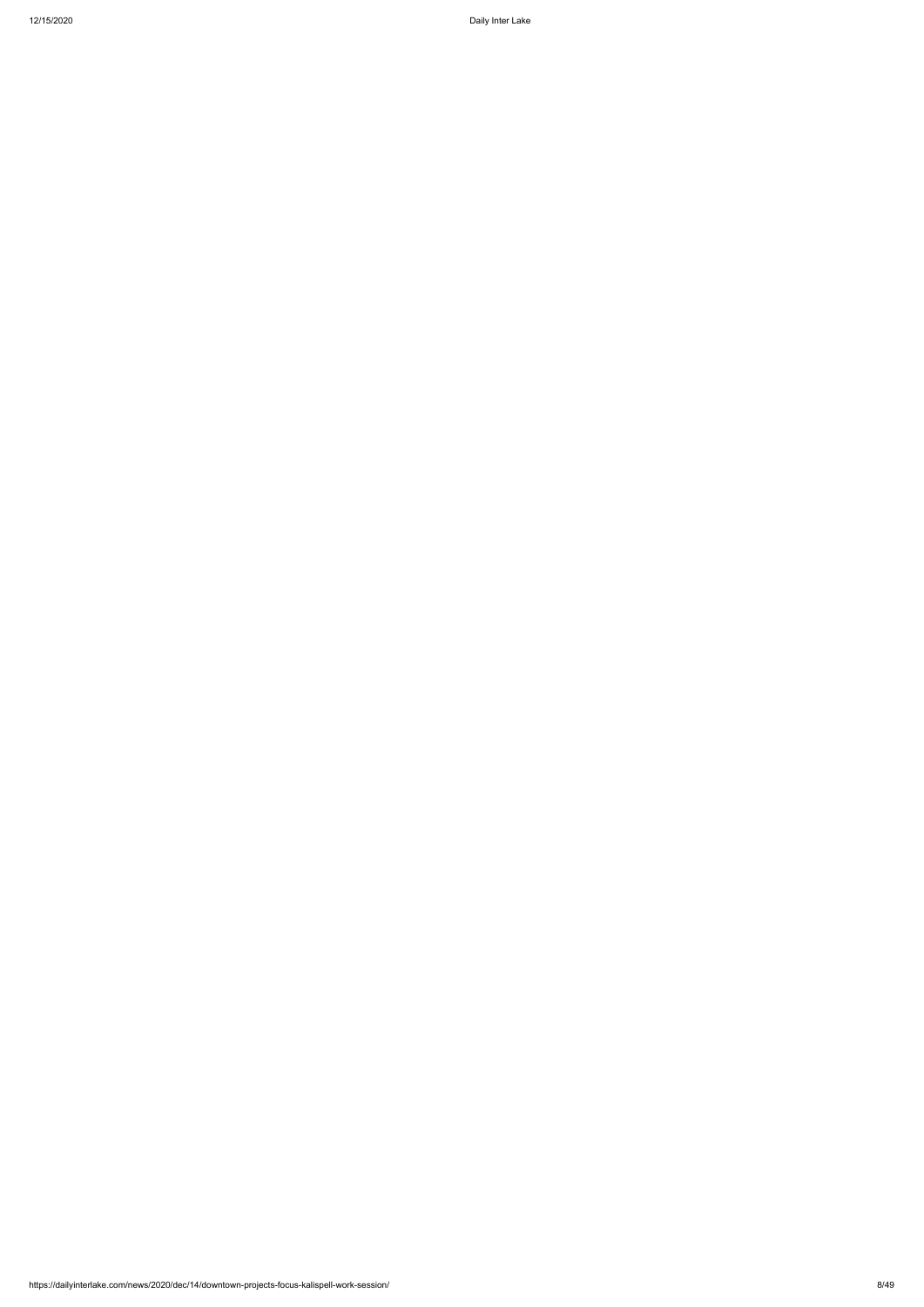https://dailyinterlake.com/news/2020/dec/14/downtown-projects-focus-kalispell-work-session/ 9/49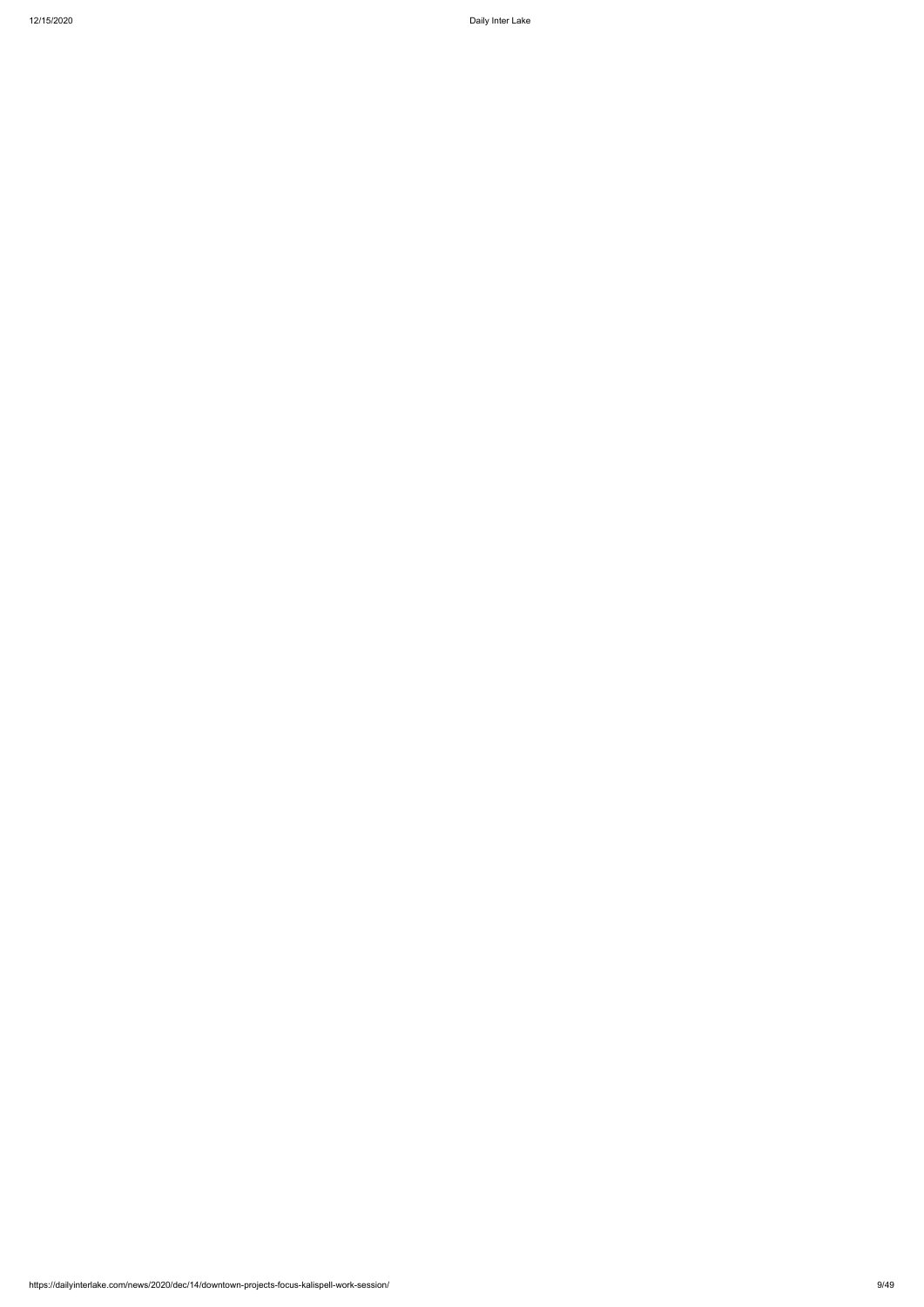https://dailyinterlake.com/news/2020/dec/14/downtown-projects-focus-kalispell-work-session/ 10/49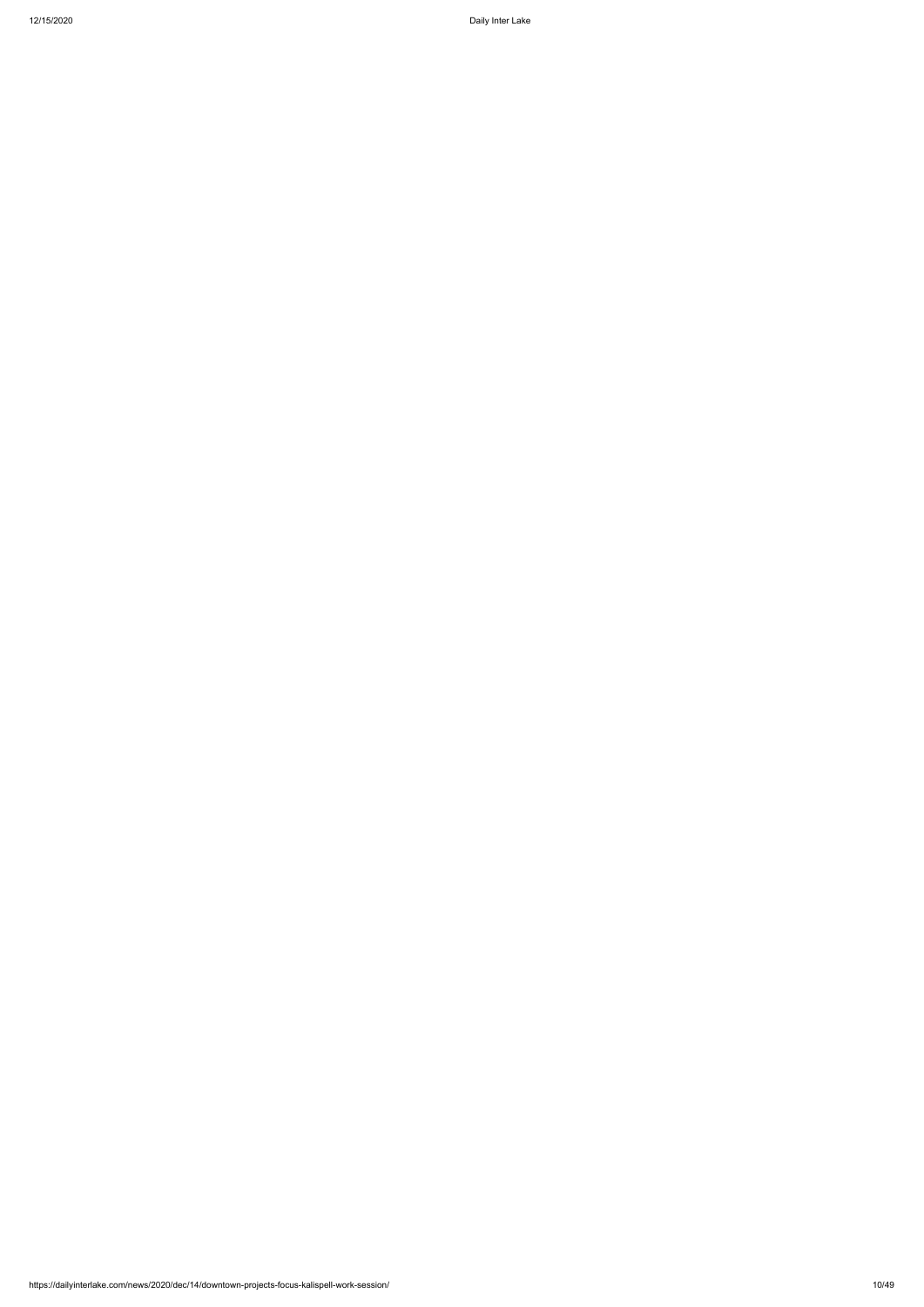https://dailyinterlake.com/news/2020/dec/14/downtown-projects-focus-kalispell-work-session/ 11/49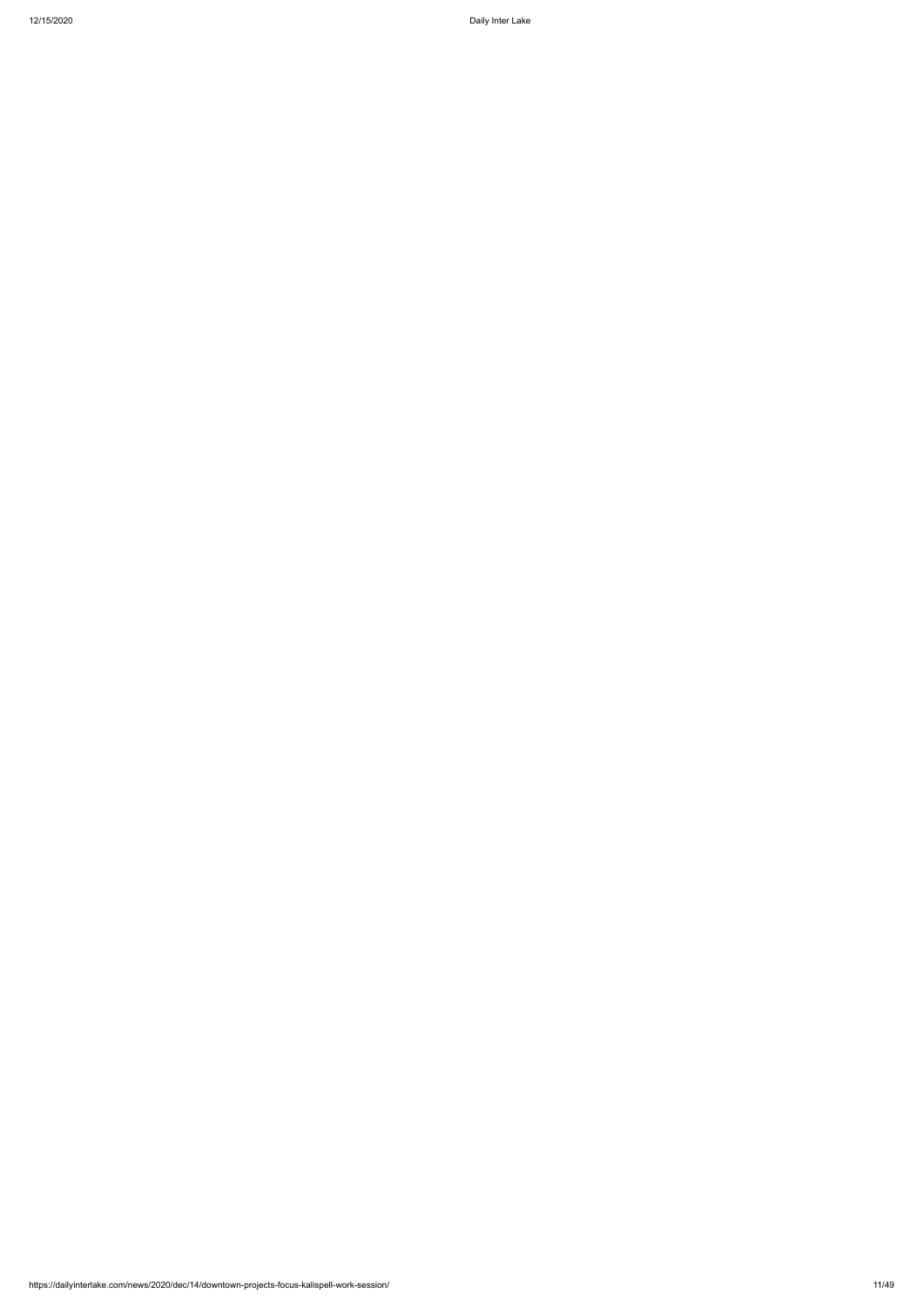https://dailyinterlake.com/news/2020/dec/14/downtown-projects-focus-kalispell-work-session/ 12/49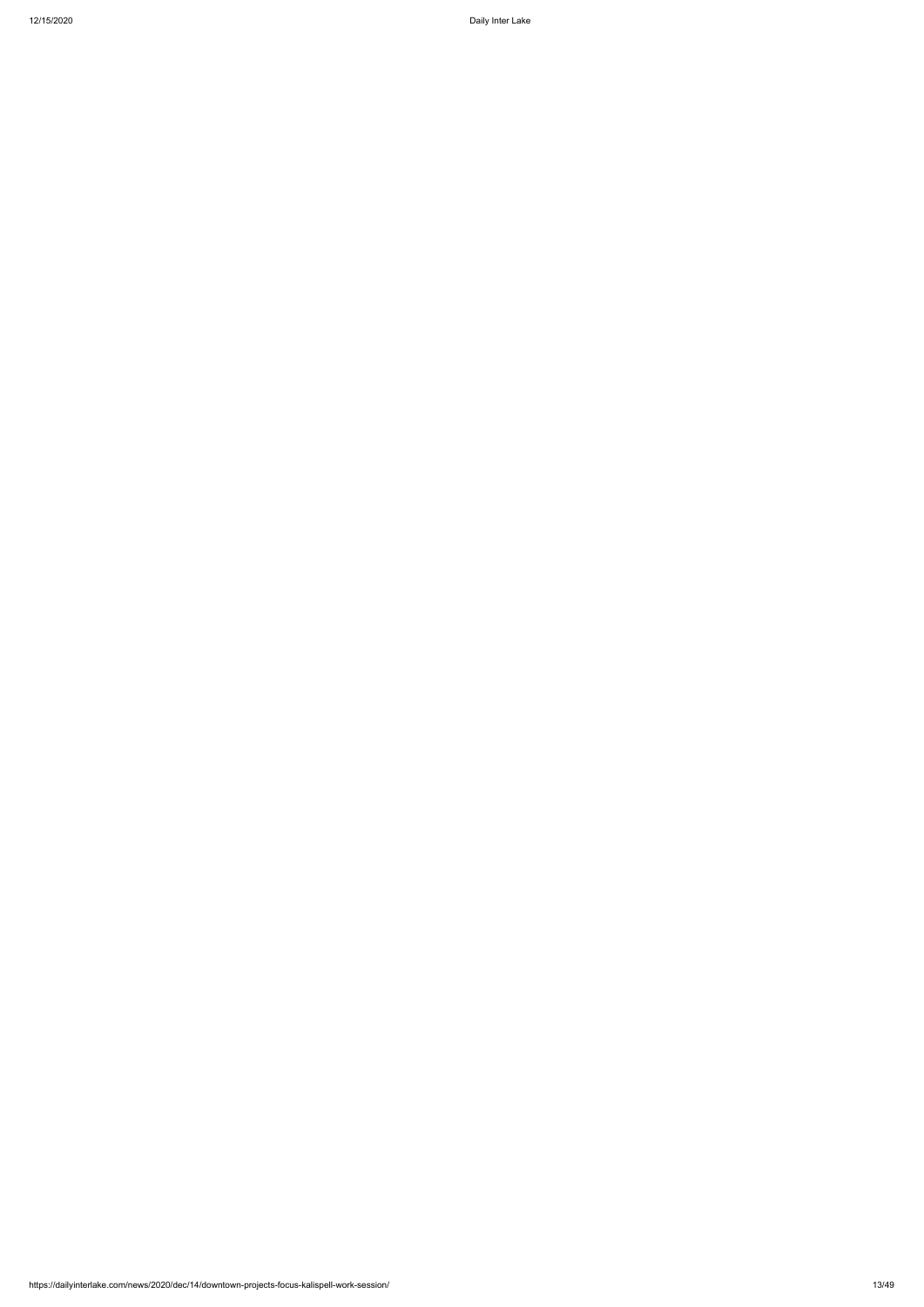https://dailyinterlake.com/news/2020/dec/14/downtown-projects-focus-kalispell-work-session/ 14/49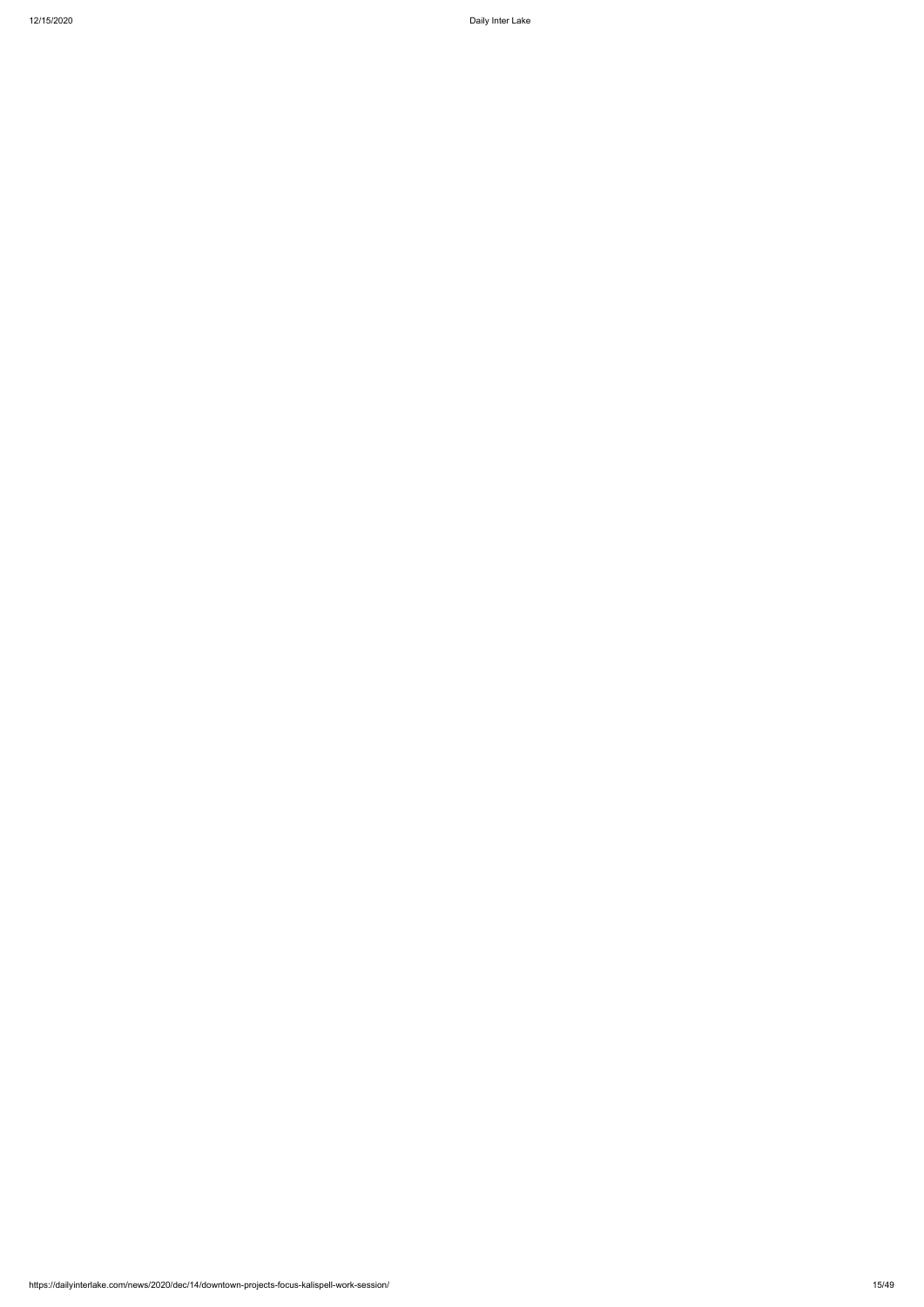https://dailyinterlake.com/news/2020/dec/14/downtown-projects-focus-kalispell-work-session/ 16/49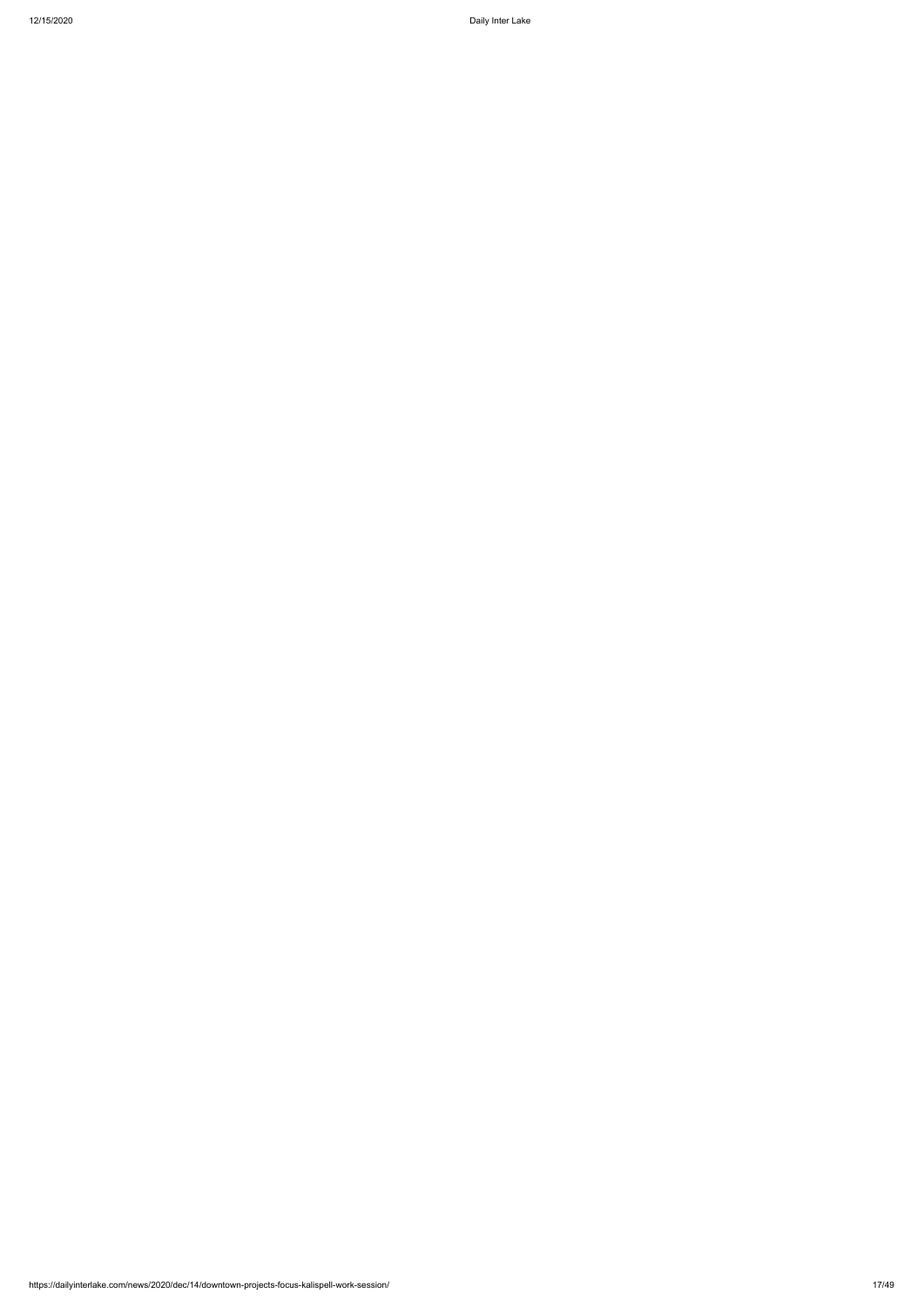https://dailyinterlake.com/news/2020/dec/14/downtown-projects-focus-kalispell-work-session/ 18/49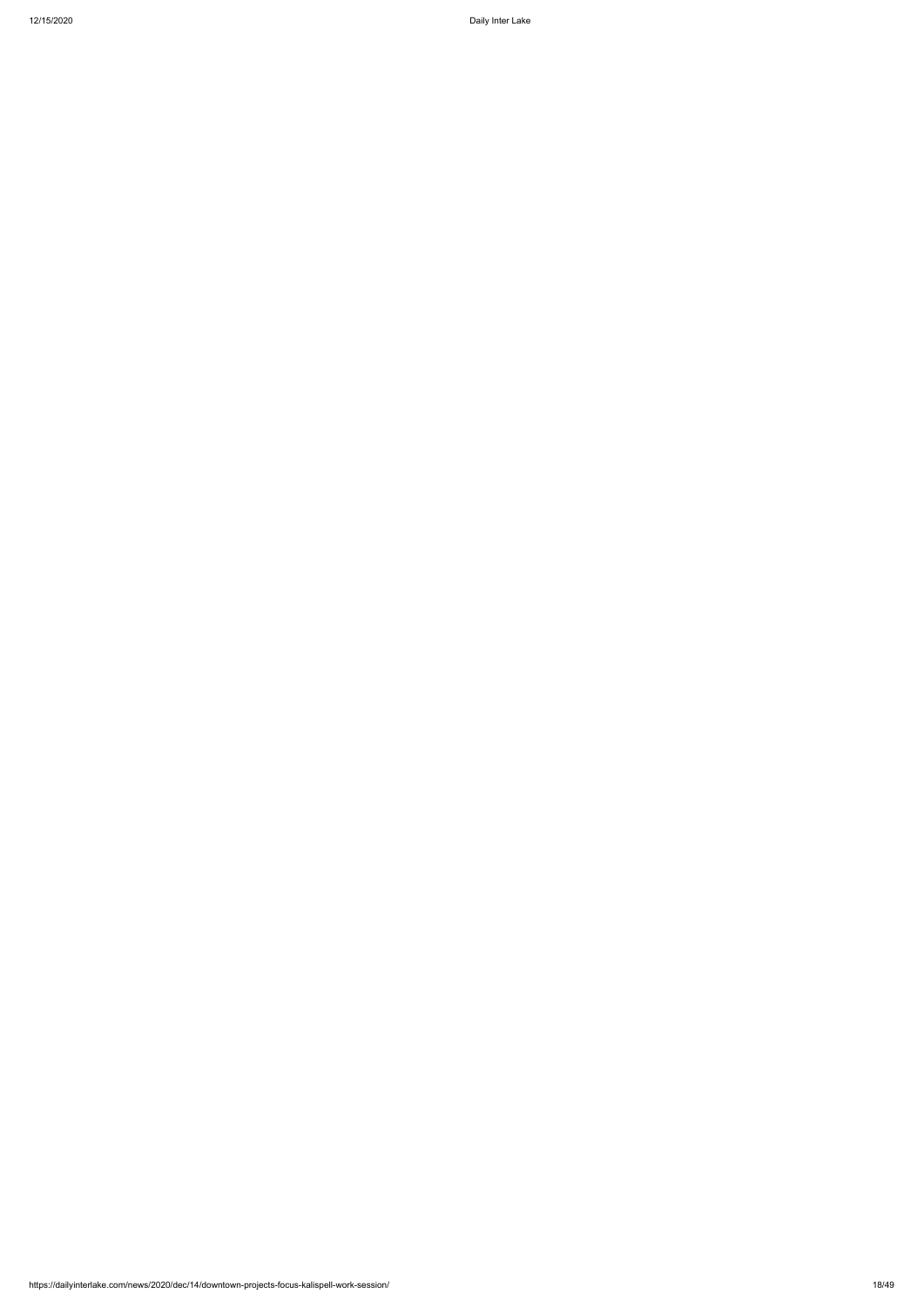https://dailyinterlake.com/news/2020/dec/14/downtown-projects-focus-kalispell-work-session/ 19/49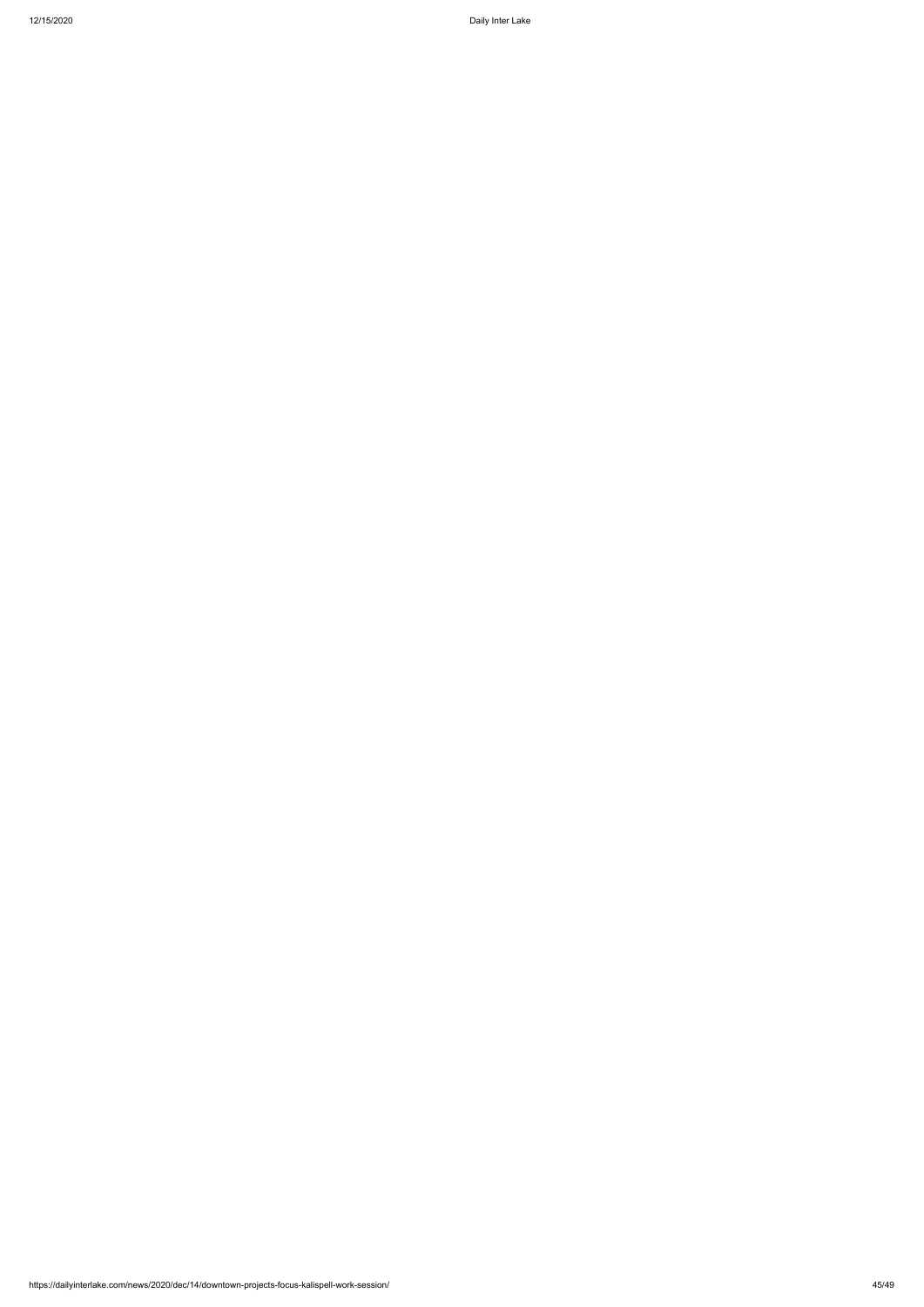n=null!=arguments[t]?arguments[t]:{},a=Object.keys(n);"function"==typeof Object.getOwnPropertySymbols&&(a=a.concat(Object.getOwnPropertySymbols(n).filter(function(t){return Object.getOwnPropertyDescriptor(n,t).enumerable}))),a.forEach(function(t){d(e,t,n[t])})}return e}function h(t,e){return function(t){if(Array.isArray(t))return t}(t)||function(t,e){var n=[],a=!0,r=!1,i=void 0;try{for(var o,c=t[Symbol.iterator]();!(a=(o=c.next()).done)&&(n.push(o.value),!e||n.length!==e);a=!0);}catch(t){r=!0,i=t}finally{try{a||null==c.return||c.return()}finally{if(r)throw i}}return n}(t,e)||function(){throw new TypeError("I attempt to destructure non-iterable instance")}()}function m(t){return function(t){if(Array.isArray(t)){for(var e=0,n=new Array(t.length);e<t.length;e++)n[e]=t[e];return n}}(t)||function(t){if(Symbol.iterator in Object(t)|

!function(){"use strict";function r(t){return(r="function"==typeof Symbol&&"symbol"==typeof Symbol.iterator?function(t){return typeof t}:function(t){return t&&"function"==typeof Symbol&&t.constructor===Symbol&&t!==Symbol.prototype?"symbol":typeof t})(t)}function i(t,e){for(var n=0;n<e.length;n++){var a=e[n];a.enumerable=a.enumerable||!1,a.configurable=!0,"value"in a&& (a.writable=!0),Object.defineProperty(t,a.key,a)}}function d(t,e,n){return e in t?Object.defineProperty(t,e,{value:n,enumerable:!0,configurable:!0,writable:!0}):t[e]=n,t}function \$(e){for(var t=1;t<arguments.length;t++){var

Arguments]"===Object.prototype.toString.call(t))return Array.from(t)}(t)||function(){throw new TypeError("Invalid attempt to spread non-iterable instance")}()}var t=function(){},e={},n={},a=null,o= {mark:t,measure:t};try{"undefined"!=typeof window&&(e=window),"undefined"!=typeof document&&(n=document),"undefined"!=typeof MutationObserver&&(a=MutationObserver),"undefined"!=typeof performance&& (o=performance)}catch(t){}var c=(e.navigator||{}).userAgent,s=void 0===c?"":c,v=e,b=n,l=a,f=o,u=!!v.document,p=!!b.documentElement&&!!b.head&&"function"==typeof b.addEventListener&&"function"==typeof b.createElement,k=~s.indexOf("MSIE")||~s.indexOf("Trident/"),g=" FONT\_AWESOME ",A=16,y="fa",w="svg-inline--fa",tt="data-fa-i2svg",x="data-fa-pseudo-element",S="data-fa-pseudo-element-

pending",C="data-prefix",O="data-icon",M="fontawesome-i2svg",N="async",P=["HTML","HEAD","STYLE","SCRIPT"],E=function(){try{return!0}catch(t){return!1}}(),z= {fas:"solid",far:"regular",fal:"light",fad:"duotone",fab:"brands",fak:"kit",fa:"solid"},j={solid:"fas",regular:"far",light:"fal",duotone:"fad",brands:"fab",kit:"fak"},L="fa-layers-text",R=/Font Awesome ([5 ]\*) (Solid|Regular|Light|Duotone|Brands|Free|Pro|Kit).\*/,F={900:"fas",400:"far",normal:"far",300:"fal"},I=[1,2,3,4,5,6,7,8,9,10],T=I.concat([11,12,13,14,15,16,17,18,19,20]),\_=["class","data-prefix","data-icon","data-fatransform","data-fa-mask"],U={GROUP:"group",SWAP\_OPACITY:"swap-opacity",PRIMARY:"primary",SECONDARY:"secondary"},H=["xs","sm","lg","fw","ul","li","border","pull-left","pull-right","spin","pulse","rotate-90","rotate-180","rotate-270","flip-horizontal","flip-vertical","flip-both","stack","stack-1x","stack-2x","inverse","layers","layers-text","layers-

document.currentScript. This features is not supported in any version of Internet Explorer. ".concat(X)),q.fetchSvgFrom=G.replace(W,"/svgs"))}if(q.fetchSvgFrom){var K=b.createElement("a");K.href=q.fetchSvgFrom,q.fetchSvgFrom=K.href}!q.autoFetchSvg||q.fetchSvgFrom||E||(console.error("Disabling Font Awesome auto-fetching of SVG icons (it was enabled) because we could not

guess the correct URL to load them from. ".concat(X)),q.autoFetchSvg=!1);var et=\$({},q);v.FontAwesomeConfig=et;var B=v||{};B[g]||(B[g]={}),B[g].styles||(B[g].styles={}),B[g].hooks||(B[g].hooks={}),B[g].shims|| (B[g].shims=[]);var J=B[g],Q=[],Z=!1;function nt(t){p&&(Z?setTimeout(t,0):Q.push(t))}p&&((Z= (b.documentElement.doScroll?/^loaded|^c/:/^loaded|^i|^c/).test(b.readyState))||b.addEventListener("DOMContentLoaded",function t(){b.removeEventListener("DOMContentLoaded",t),Z=1,Q.map(function(t){return t()})}));var at,rt="pending",it="settled",ot="fulfilled",ct="rejected",st=function(){},lt="undefined"!=typeof global&&void 0!==global.process&&"function"==typeof global.process.emit,ft="undefined"==typeof setImmediate?

(t.\_state=it,t.\_data=e,mt(xt,t))}function yt(t){t.\_then=t.\_then.forEach(ht)}function wt(t){t.\_state=ot,yt(t)}function xt(t){t.\_state=ct,yt(t)}. then=t,\_thandledRejection",t.\_data,t)}function kt(t) {global.process.emit("rejectionHandled",t)}function At(t){if("function"!=typeof t)throw new TypeError("Promise resolver "+t+" is not a function");if(this instanceof At==!1)throw new TypeError("Failed to construct 'Promise':

Please use the 'new' operator, this object constructor cannot be called as a function.");this.\_then=[],function(t,e){function n(t){bt(e,t)}try{t(function(t){gt(e,t)},n)}catch(t){n(t)}}(t,this)}At.prototype=

counter",U.GROUP,U.SWAP\_OPACITY,U.PRIMARY,U.SECONDARY].concat(I.map(function(t){return"".concat(t,"x")})).concat(T.map(function(t){return"w-".concat(t)})),Y=v.FontAwesomeConfig|| {};if(b&&"function"==typeof b.querySelector){var D=[["data-family-prefix","familyPrefix"],["data-replacement-class","replacementClass"],["data-auto-replace-svg","autoReplaceSvg"],["data-auto-add-css","autoAddCss"], ["data-auto-a11y","autoA11y"],["data-search-pseudo-elements","searchPseudoElements"],["data-observe-mutations","observeMutations"],["data-mutate-approach","mutateApproach"],["data-keep-originalsource","keepOriginalSource"],["data-measure-performance","measurePerformance"],["data-show-missing-icons","showMissingIcons"]];D.push(["data-auto-fetch-svg","autoFetchSvg"],["data-fetch-svgfrom","fetchSvgFrom"],["data-fetch-uploaded-svg-from","fetchUploadedSvgFrom"]),D.forEach(function(t){var e,n=h(t,2),a=n[0],r=n[1],i=""===(e=function(t){var e=b.querySelector("script["+t+"]");if(e)return e.getAttribute(t)}(a))||"false"!==e&&("true"===e||e);null!=i&&(Y[r]=i)})}var V=

{familyPrefix:y,replacementClass:w,autoReplaceSvg:!0,autoAddCss:!0,autoA11y:!0,searchPseudoElements:!1,observeMutations:!0,mutateApproach:"async",keepOriginalSource:!0,measurePerformance:!1,showMissing (q.observeMutations=!1);var W=/\/js\/.\*\.js.\*/,X='Manually set config.fetchSvgFrom = "URL" or use <script data-fetch-svg-from="URL" ...> to explicitly configure.';if(q.autoFetchSvg&&!q.fetchSvgFrom&&b&&b.currentScript){var G=b.currentScript.getAttribute("src");-1<G.search(W)&&(E||console.info("Font Awesome SVG Auto-fetching URL has been determined using

(this.\_handled=!0,this.\_state===ct&&lt&&mt(kt,this)),this.\_state===ot||this.\_state===ct?mt(ht,n):this.\_then.push(n),n.then},catch:function(t){return this.then(null,t)}},At.all=function(c){if(!Array.isArray(c))throw new TypeError("You must pass an array to Promise.all().");return new At(function(n,t){var a=[],r=0;function e(e){return r++,function(t){a[e]=t,--r||n(a)}}for(var i,o=0;o<c.length;o++)(i=c[o])&&"function"==typeof i.then? i.then(e(o),t):a[o]=i;r||n(a)})},At.race=function(r){if(!Array.isArray(r))throw new TypeError("You must pass an array to Promise.race().");return new At(function(t,e){for(var n,a=0;a<r.length;a++)(n=r[a])&&"function"==typeof n.then?n.then(t,e):t(n)})},At.resolve=function(e){return e&&"object"===r(e)&&e.constructor===At?e:new At(function(t){t(e)})},At.reject=function(n){return new At(function(t,e){e(n)})};var St="function"==typeof Promise? Promise:At,Ct=A,Ot={size:16,x:0,y:0,rotate:0,flipX:!1,flipY:!1};function Mt(t){if(t&&p){var e=b.createElement("style");e.setAttribute("type","text/css"),e.innerHTML=t;for(var n=b.head.childNodes,a=null,r=n.length-1;-1<r;r- -){var i=n[r],o=(i.tagName||"").toUpperCase();-1<["STYLE","LINK"].indexOf(o)&&(a=i)}return b.head.insertBefore(e,a),t}}var Nt="0123456789abcdefghijklmnopqrstuvwxyzABCDEFGHIJKLMNOPQRSTUVWXYZ";function Pt(){for(var t=12,e="";0<t--;)e+=Nt[62\*Math.random()|0];return e}function Et(t){for(var e=[],n=(t||[]).length>>>0;n--;)e[n]=t[n];return e}function zt(t){return t.classList?Et(t.classList):(t.getAttribute("class")||"").split(" ").filter(function(t){return t})}function jt(t,e){var n,a=e.split("-"),r=a[0],i=a.slice(1).join("-");return r!== (n=i,~H.indexOf(n))?null:i}function Lt(t){return"".concat(t).replace(/&/g,"&").replace(/"/g,""").replace(//g,"'").replace(/</g,"&lt;").replace(/>/g,"&gt;")}function Rt(n){return Object.keys(n|| {}).reduce(function(t,e){return t+"".concat(e,": ").concat(n[e],";")},"")}function Ft(t){return t.size!==Ot.size||t.x!==Ot.x||t.y!==Ot.y||t.rotate!==Ot.rotate||t.flipX||t.flipY}function It(t){var e=t.transform,n=t.containerWidth,a=t.iconWidth,r={transform:"translate(".concat(n/2," 256)")},i="translate(".concat(32\*e.x,", ").concat(32\*e.y,") "),o="scale(".concat(e.size/16\*(e.flipX?-1:1),", ").concat(e.size/16\*(e.flip -1:1),") "),c="rotate(".concat(e.rotate," 0 0)");return{outer:r,inner:{transform:"".concat(i," ").concat(o," ").concat(c)},path:{transform:"translate(".concat(a/2\*-1,"-256)"}}}}var Tt={x:0,y:0,width:"100%",height:"100%"};f \_t(t){var e=!(1<arguments.length&&void 0!==arguments[1])||arguments[1];return t.attributes&&(t.attributes.fill||e)&&(t.attributes.fill="black"),t}function Ut(t){var e=t.icons,n=e.main,a=e.mask,r=t.prefix,i=t.iconName,o=t.transform,c=t.symbol,s=t.title,l=t.maskId,f=t.titleId,u=t.extra,d=t.watchable,m=void 0!==d&&d,h=a.found?a:n,p=h.width,g=h.height,v="fak"===r,b=v?"":"fa-w- ".concat(Math.ceil(p/g\*16)),y=[et.replacementClass,i?"".concat(et.familyPrefix,"-").concat(i):"",b].filter(function(t){return-1===u.classes.indexOf(t)}).filter(function(t){return"!==t|!!!!}).concat(u.classes).join(""),w={c [],attributes:\$({},u.attributes,{"data-prefix":r,"data-icon":i,class:y,role:u.attributes.role||"img",xmlns:"http://www.w3.org/2000/svg",viewBox:"0 0 ".concat(p," ").concat(g)})},x=v&&!~u.classes.indexOf("fa-fw")? {width:"".concat(p/g\*16\*.0625,"em")}:{};m&&(w.attributes[tt]=""),s&&w.children.push({tag:"title",attributes:{id:w.attributes["aria-labelledby"]||"title-".concat(f||Pt())},children:[s]});var k,A,S,C,O,M,N,P,E,z,j,L,R,F,I,T,\_,U,H,Y,D,V,q,W,X,G,K,B=\$({},w,{prefix:r,iconName:i,main:n,mask:a,maskId:l,transform:o,symbol:c,styles:\$({},x,u.styles)}),J=a.found&&n.found?(S= (k=B).children,C=k.attributes,O=k.main,M=k.mask,N=k.maskId,P=k.transform,E=O.width,z=O.icon,j=M.width,L=M.icon,R=It({transform:P,containerWidth:j,iconWidth:E}),F={tag:"rect",attributes:\$({},Tt, {fill:"white"})},l=z.children?{children:z.children.map(\_t)}:{},T={tag:"g",attributes:\$({},R.inner),children:[\_t(\$({tag:z.tag,attributes:\$({},Z.attributes,R.path)},l))]},\_={tag:"g",attributes:\$({},R.outer),children:[T]},U=" ".concat(N||Pt()),H="clip-".concat(N||Pt()),Y={tag:"mask",attributes:\$({},Tt,{id:U,maskUnits:"userSpaceOnUse",maskContentUnits:"userSpaceOnUse"}),children:[F,\_]},D={tag:"defs",children:[{tag:"clipPath",attributes: {id:H},children:(A=L,"g"===A.tag?A.children:[A])},Y]},S.push(D,{tag:"rect",attributes:\$({fill:"currentColor","clip-path":"url(#".concat(H,")"),mask:"url(#".concat(U,")")},Tt)}),{children:S,attributes:C}):function(t){var e=t.children,n=t.attributes,a=t.main,r=t.transform,i=Rt(t.styles);if(0<i.length&&(n.style=i),Ft(r)){var o=It({transform:r,containerWidth:a.width,iconWidth:a.width});e.push({tag:"g",attributes:\$({},o.outer),children: [{tag:"g",attributes:\$({},o.inner),children:[{tag:a.icon.tag,children:a.icon.children,attributes:\$({},a.icon.attributes,o.path)}]}]})}else e.push(a.icon);return{children:e,attributes:n}}(B),Q=J.children,Z=J.attributes;return B.children=Q,B.attributes=Z,c?(q=(V=B).prefix,W=V.iconName,X=V.children,G=V.attributes,K=V.symbol,[{tag:"svg",attributes:{style:"display: none;"},children:[{tag:"symbol",attributes:\$({},G,{id:!0===K?"".concat(q,"- ").concat(et.familyPrefix,"-").concat(W):K}),children:X}]}]):function(t){var e=t.children,n=t.main,a=t.mask,r=t.attributes,i=t.styles,o=t.transform;if(Ft(o)&&n.found&&la.found){var c=n.width/n.height/2,s=.5;r.style=Rt(\$({} {"transform-origin":"".concat(c+o.x/16,"em ").concat(s+o.y/16,"em")}))}return[{tag:"svg",attributes:r,children:e}]}(B)}function Ht(t){var e=t.content,n=t.width,a=t.height,r=t.transform,i=t.title,o=t.extra,c=t.watchable,s=v

setTimeout:setImmediate,ut=[];function dt(){for(var t=0;t<ut.length;t++)ut[t][0](ut[t][1]);at=!(ut=[])}function mt(t,e){ut.push([t,e]),at||(at=!0,ft(dt,0))}function ht(t){var e=t.owner,n=e.\_state,a=e.\_data,r=t[n],i=t.then;if("function"==typeof r){n=ot;try{a=r(a)}catch(t){bt(i,t)}}pt(i,a)||(n===ot&&gt(i,a),n===ct&&bt(i,a))}function pt(e,n){var a;try{if(e===n)throw new TypeError("A promises callback cannot return that same promise.");if(n&&("function"==typeof n||"object"===r(n))){var t=n.then;if("function"==typeof t)return t.call(n,function(t){a||(a=!0,n===t?vt(e,t):gt(e,t))},function(t){a|| (a=!0,bt(e,t))}),!0}}catch(t){return a||bt(e,t),!0}return!1}function gt(t,e){t!==e&&pt(t,e)||vt(t,e)}function vt(t,e){t.\_state===rt&&(t.\_state=it,t.\_data=e,mt(wt,t))}function bt(t,e){t.\_state===rt&&

{constructor:At,\_state:rt,\_then:null,\_data:void 0,\_handled:!1,then:function(t,e){var n={owner:this,then:new this.constructor(st),fulfilled:t,rejected:e};return!e&&!t||this.\_handled||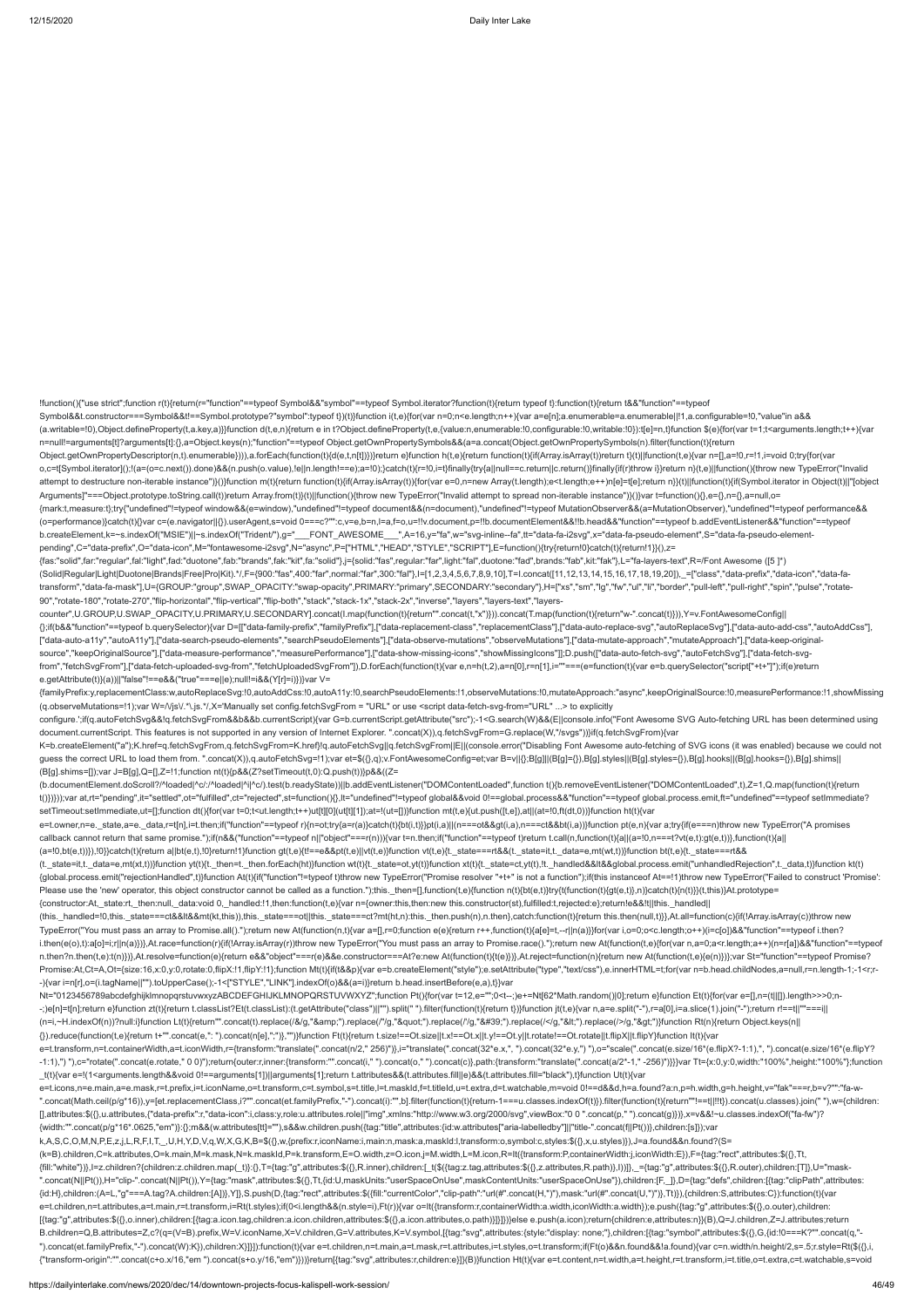https://dailyinterlake.com/news/2020/dec/14/downtown-projects-focus-kalispell-work-session/ 47/49

0!==c&&c,l=\$({},o.attributes,i?{title:i}:{},{class:o.classes.join(" ")});s&&(l[tt]="");var f,u,d,m,h,p,g,v,b,y=\$({},o.styles);Ft(r)&&(y.transform=(u=(f={transform:r,startCentered:!0,width:n,height:a}).transform,d=f.width,m 0===d?A:d,h=f.height,p=void 0===h?A:h,g=f.startCentered,b="",b+=(v=void 0!==g&&g)&k?"translate(".concat(u.x/Ct-m/2,"em, ").concat(u.y/Ct-p/2,"em) "):v?"translate(calc(-50% + ".concat(u.x/Ct,"em), calc(-50% + ").concat(u.y/Ct,"em)) "):"translate(".concat(u.x/Ct,"em, ").concat(u.y/Ct,"em) "),b+="scale(".concat(u.size/Ct\*(u.flipX?-1:1),", ").concat(u.size/Ct\*(u.flipY?-1:1),") "),b+="rotate(".concat(u.rotate,"deg) ")),y["-webkittransform"]=y.transform);var w=Rt(y);0<w.length&&(l.style=w);var x=[];return x.push({tag:"span",attributes:l,children:[e]}),i&&x.push({tag:"span",attributes:{class:"sr-only"},children:[i]}),x}var Yt=function() {},Dt=et.measurePerformance&&f&&f.mark&&f.measure?f:{mark:Yt,measure:Yt},Vt='FA "5.15.1"',qt=function(t){Dt.mark("".concat(Vt," ").concat(t," ends")),Dt.measure("".concat(Vt," ").concat(t),"".concat(Vt," ").concat(t," begins"),"".concat(Vt," ").concat(t," ends"))},Wt={begin:function(t){return Dt.mark("".concat(Vt," ").concat(t," begins")),function(){return qt(t)}},end:qt},Xt=function(t,e,n,a){var r,i,o,c,s,l=Object.keys(t),f=l.length,u= 0!==a?(c=e,s=a,function(t,e,n,a){return c.call(s,t,e,n,a)}):e;for(o=void 0===n?(r=1,t[l[0]]):(r=0,n);r<f;r++)o=u(o,t[i=l[r]],i,t);return o};function Gt(t){for(var e="",n=0;n<t.length;n++){e+= ("000"+t.charCodeAt(n).toString(16)).slice(-4)}return e}function Kt(t){if(1!==t.length)return!1;var e,n,a,r,i,o=(n=0,r=(e=t).length,55296<=(i=e.charCodeAt(n))&&i<=56319&&n+1<r&&56320<= (a=e.charCodeAt(n+1))&&a<=57343?1024\*(i-55296)+a-56320+65536:i);return 57344<=o&&o<=63743}function Bt(t,a){var e=(2<arguments.length&&void 0!==arguments[2]?arguments[2]:{}).skipHooks,n=void 0!==e&&e,r=Object.keys(a).reduce(function(t,e){var n=a[e];return!!n.icon?t[n.iconName]=n.icon:t[e]=n,t},{});"function"!=typeof J.hooks.addPack||n?J.styles[t]=\$({},J.styles[t]|| {},r):J.hooks.addPack(t,r),"fas"===t&&Bt("fa",a)}var Jt=/viewBox="0 0 ([0-9]+) ([0-9]+)"/,Qt=/path d="([^"]+)"/,Zt=/path d="([^"]+)".\*path d="([^"]+)"/;var \$t=J.styles,te=J.shims,ee={},ne={},ae={};function re(t,e,n){var a,r,i,o,c,s,l=(i=r=null,o=(a=n).match(Jt),c=a.match(Qt),(s=a.match(Zt))?i=[s[1],s[2]]:c&&(i=c[1]),o&&i&&(r=[parseInt(o[1],10),parseInt(o[2],10),[],null,i]),r);l&&!Kt(e)&&(Bt(t,d({},e,l),{skipHooks:!0}),se()),ie[t] [e].map(function(t){t(l)}),delete ie[t][e]}var ie={};function oe(t,e){return Kt(t)?"unicode/".concat(Gt(t)).concat(void 0===e?"":"-".concat(e),".svg"):"".concat(t).concat(toid 0===e?"":"-".concat(oid 0===e?"":"-".concat(e) {var t=2<arguments.length&&void 0!==arguments[2]?arguments[2]:{},o="fak"===r,e=t.url,c=void 0===e?et.fetchSvgFrom:e,n=t.uploadedSvgUrl,s=void 0===n?et.fetchUploadedSvgFrom:n,a=t.headers,l=void 0===a? {}:a,f=t.token,u=t.version;return ie[r]&&ie[r][i]||(ie[r]=\$({},ie[r]||{},d({},i,[]))),new St(function(e,t){if(!c)return t(new Error("No URL available to fetch SVGs from. Specify in params or by setting config.fetchSvgFrom"));if(o&&!s)return t(new Error("No URL available to fetch kit SVGs from. Specify in params or by setting config.fetchKitSvgFrom"));var n=o?"".concat(s,"/").concat(f,"/icons/").concat(6(i,u)):"".concat(oe(i,u)):"".concat(c,"/").concat(z[r],"/").concat(oe(i));if(J.styles[r]&&J.styles[r][i])return e(J.styles[r][i]);if(ie[r][i].push(function(t){e(t)}),1===ie[ fetch)fetch(n,{headers:l,mode:"cors"}).then(function(t){return t.text()}).then(function(t){re(r,i,t)}).catch(function(){re(r,i,"")});else if("function"==typeof XMLHttpRequest){var a=new XMLHttpRequest;a.addEventListener("loadend",function(){this.responseText?re(r,i,this.responseText):re(r,i,"")}),a.open("GET",n),Object.keys(l).forEach(function(t){a.setRequestHeader(t,l[t])}),a.send()}else re(r,i,"")})},se=function(){var t=function(a){return Xt(\$t,function(t,e,n){return t[n]=Xt(e,a,{}),t},{})};ee=t(function(t,e,n){return e[3]&&(t[e[3]]=n),t}),ne=t(function(e,t,n){var a=t[2];return e[n]=n,a.forEach(function(t) {e[t]=n}),e});var i="far"in \$t;ae=Xt(te,function(t,e){var n=e[0],a=e[1],r=e[2];return"far"!==a||i||(a="fas"),t[n]={prefix:a,iconName:r},t},{})};function le(t,e){return(ee[t]||{})[e]}se();var fe=J.styles,ue=function() {return{prefix:null,iconName:null,rest:[]}};function de(t){return t.reduce(function(t,e){var n=jt(et.familyPrefix,e);if(fe[e])t.prefix=e;else if(et.autoFetchSvg&&-1<Object.keys(z).indexOf(e))t.prefix=e;else if(n){var a="fa"===t.prefix?ae[n]||{prefix:null,iconName:null}:{};t.iconName=a.iconName||n,t.prefix=a.prefix||t.prefix>else e!==et.replacementClass&&0!==e.indexOf("fa-w-")&&t.rest.push(e);return t},ue())}function me(t,e,n) {if(t&&t[e]&&t[e][n])return{prefix:e,iconName:n,icon:t[e][n]}}function he(t){var n,e=t.tag,a=t.attributes,r=void 0===a?{}:a,i=t.children,o=void 0===i?[]:i;return"string"==typeof t?Lt(t):"<".concat(e," ").concat((n=r,Object.keys(n||{}).reduce(function(t,e){return t+"".concat(e,'="').concat(Lt(n[e]),'" ')},"").trim()),">").concat(o.map(he).join(""),"</").concat(e,">")}var pe=function(){};function ge(t) {return"string"==typeof(t.getAttribute?t.getAttribute(tt):null)}var ve={replace:function(t){var e=t[0],n=t[1].map(function(t){return he(t)}).join("\n");if(e.parentNode&&e.outerHTML)e.outerHTML=n+ (et.keepOriginalSource&&"svg"!==e.tagName.toLowerCase()?"\x3c!-- ".concat(e.outerHTML," Font Awesome fontawesome.com --\x3e"):"");else if(e.parentNode){var a=document.createElement("span");e.parentNode.replaceChild(a,e),a.outerHTML=n}},nest:function(t){var e=t[0],n=t[1];if(~zt(e).indexOf(et.replacementClass))return ve.replace(t);var a=new RegExp("".concat(et.familyPrefix,"-.\*"));delete n[0].attributes.style,delete n[0].attributes.id;var r=n[0].attributes.class.split(" ").reduce(function(t,e){return e===et.replacementClass||e.match(a)? t.toSvg.push(e):t.toNode.push(e),t},{toNode:[],toSvg:[]});n[0].attributes.class=r.toSvg.join(" ");var i=n.map(function(t){return he(t)}).join("\n");e.setAttribute("class",r.toNode.join(" ")),e.setAttribute(tt,""),e.innerHTML=i}};function be(t){t()}function ye(n,t){var a="function"==typeof t?t:pe;if(0===n.length)a();else{var e=be;et.mutateApproach===N&&(e=v.requestAnimationFrame||be),e(function(){var t=!0===et.autoReplaceSvg?ve.replace:ve[et.autoReplaceSvg]||ve.replace,e=Wt.begin("mutate");n.map(t),e(),a()})}}var we=!1;function xe(){we=!1}var ke=null;function Ae(t){if(l&&et.observeMutations){var r=t.treeCallback,i=t.nodeCallback,o=t.pseudoElementsCallback,e=t.observeMutationsRoot,n=void 0===e?b:e;ke=new l(function(t){we||Et(t).forEach(function(t) {if("childList"===t.type&&0<t.addedNodes.length&&!ge(t.addedNodes[0])&& (et.searchPseudoElements&&o(t.target),r(t.target)),"attributes"===t.type&&t.target.parentNode&&et.searchPseudoElements&&o(t.target.parentNode),"attributes"===t.type&&ge(t.target)&&~\_.indexOf(t.attributeName))if( {var e=de(zt(t.target)),n=e.prefix,a=e.iconName;n&&t.target.setAttribute("data-prefix",n),a&&t.target.setAttribute("data-icon",a)}else i(t.target)})}),p&&ke.observe(n, {childList:!0,attributes:!0,characterData:!0,subtree:!0})}}function Se(t){var e,n,a=t.getAttribute("data-prefix"),r=t.getAttribute("data-icon"),i=void 0!==t.innerText?t.innerText.trim():"",o=de(zt(t));return a&&r&& (o.prefix=a,o.iconName=r),o.prefix&&1<i.length?o.iconName=(e=o.prefix,n=t.innerText,(ne[e]||{})[n]):o.prefix&&1===i.length&&(o.iconName=le(o.prefix,Gt(t.innerText))),o}var Ce=function(t){var e= {size:16,x:0,y:0,flipX:!1,flipY:!1,rotate:0};return t?t.toLowerCase().split(" ").reduce(function(t,e){var n=e.toLowerCase().split("-"),a=n[0],r=n.slice(1).join("-");if(a&&"h"===r)return t.flipX=!0,t;if(a&&"v"===r)return t.flipY=!0,t;if(r=parseFloat(r),isNaN(r))return t;switch(a){case"grow":t.size=t.size+r;break;case"shrink":t.size=t.size-r;break;case"left":t.x=t.x-r;break;case"right":t.x=t.x+r;break;case"up":t.y=t.yr;break;case"down":t.y=t.y+r;break;case"rotate":t.rotate=t.rotate+r}return t},e):e};function Oe(t){var e,n,a,r,i,o,c,s,l=Se(t),f=l.iconName,u=l.prefix,d=l.rest,m=(e=t.getAttribute("style"),n=[],e&& (n=e.split(";").reduce(function(t,e){var n=e.split(":"),a=n[0],r=n.slice(1);return a&&0<r.length&&(t[a]=r.join(":").trim()),t},{})),n),h=Ce(t.getAttribute("data-fa-transform")),p=null!==(a=t.getAttribute("data-fa-symbol"))&& (""===a||a),g=(i=Et((r=t).attributes).reduce(function(t,e){return"class"!==t.name&&"style"!==t.name&&(t[e.name]=e.value),t},{}),o=r.getAttribute("title"),c=r.getAttribute("data-fa-title-id"),et.autoA11y&&(o?i["arialabelledby"]="".concat(et.replacementClass,"-title-").concat(c||Pt()):(i["aria-hidden"]="true",i.focusable="false")),i),v=(s=t.getAttribute("data-fa-mask"))?de(s.split(" ").map(function(t){return t.trim()})):ue();return{iconName:f,title:t.getAttribute("title"),titleId:t.getAttribute("data-fa-title-id"),prefix:u,transform:h,symbol:p,mask:v,maskId:t.getAttribute("data-fa-mask-id"),extra: {classes:d,styles:m,attributes:g}}}function Me(t){this.name="MissingIcon",this.message=t||"Icon unavailable",this.stack=(new Error).stack}(Me.prototype=Object.create(Error.prototype)).constructor=Me;var Ne= {fill:"currentColor"},Pe={attributeType:"XML",repeatCount:"indefinite",dur:"2s"},Ee={tag:"path",attributes:\$({},Ne,{d:"M156.5,447.7l-12.6,29.5c-18.7-9.5-35.9-21.2-51.5-34.9l22.7- 22.7C127.6,430.5,141.5,440,156.5,447.7z M40.6,272H8.5 c1.4,21.2,5.4,41.7,11.7,61.1L50,321.2C45.1,305.5,41.8,289,40.6,272z M40.6,240c1.4-18.8,5.2-37,11.1-54.1l-29.5-12.6 C14.7,194.3,10,216.7,8.5,240H40.6z M64.3,156.5c7.8-14.9,17.2-28.8,28.1-41.5L69.7,92.3c-13.7,15.6-25.5,32.8-34.9,51.5 L64.3,156.5z M397,419.6c-13.9,12-29.4,22.3-46.1,30.4l11.9,29.8c20.7-9.9,39.8-22.6,56.9-37.6L397,419.6z M115,92.4 c13.9- 12,29.4-22.3,46.1-30.4l-11.9-29.8c-20.7,9.9-39.8,22.6-56.8,37.6L115,92.4z M447.7,355.5c-7.8,14.9-17.2,28.8-28.1,41.5 l22.7,22.7c13.7-15.6,25.5-32.9,34.9-51.5L447.7,355.5z M471.4,272c-1.4,18.8-5.2,37- 11.1,54.1l29.5,12.6 c7.5-21.1,12.2-43.5,13.6-66.8H471.4z M321.2,462c-15.7,5-32.2,8.2-49.2,9.4v32.1c21.2-1.4,41.7-5.4,61.1-11.7L321.2,462z M240,471.4c-18.8-1.4-37-5.2-54.1-11.1l-12.6,29.5c21.1,7.5,43.5,12.2,66.8,13.6V471.4z M462,190.8c5,15.7,8.2,32.2,9.4,49.2h32.1 c-1.4-21.2-5.4-41.7-11.7-61.1L462,190.8z M92.4,397c-12-13.9-22.3-29.4-30.4-46.1l-29.8,11.9c9.9,20.7,22.6,39.8,37.6,56.9 L92.4,397z M272,40.6c18.8,1.4,36.9,5.2,54.1,11.1l12.6-29.5C317.7,14.7,295.3,10,272,8.5V40.6z M190.8,50 c15.7-5,32.2-8.2,49.2-9.4V8.5c-21.2,1.4-41.7,5.4-61.1,11.7L190.8,50z M442.3,92.3L419.6,115c12,13.9,22.3,29.4,30.5,46.1 l29.8-11.9C470,128.5,457.3,109.4,442.3,92.3z M397,92.4l22.7-22.7c-15.6-13.7-32.8-25.5-51.5-34.9l-12.6,29.5 C370.4,72.1,384.4,81.5,397,92.4z"})},ze=\$({},Pe, {attributeName:"opacity"}),je={tag:"g",children:[Ee,{tag:"circle",attributes:\$({},Ne,{cx:"256",cy:"364",r:"28"}),children:[{tag:"animate",attributes:\$({},Pe,{attributeName:"r",values:"28;14;28;28;14;28;"})}, {tag:"animate",attributes:\$({},ze,{values:"1;0;1;1;0;1;"})}]},{tag:"path",attributes:\$({},Ne,{opacity:"1",d:"M263.7,312h-16c-6.6,0-12-5.4-12-12c0-71,77.4-63.9,77.4-107.8c0-20-17.8-40.2-57.4-40.2c-29.1,0-44.3,9.6- 59.2,28.7 c-3.9,5-11.1,6-16.2,2.4l-13.1-9.2c-5.6-3.9-6.9-11.8-2.6-17.2c21.2-27.2,46.4-44.7,91.2-44.7c52.3,0,97.4,29.8,97.4,80.2 c0,67.6-77.4,63.5-77.4,107.8C275.7,306.6,270.3,312,263.7,312z"}),children: [{tag:"animate",attributes:\$({},ze,{values:"1;0;0;0;0;1;"})}]},{tag:"path",attributes:\$({},Ne,{opacity:"0",d:"M232.5,134.5l7,168c0.3,6.4,5.6,11.5,12,11.5h9c6.4,0,11.7-5.1,12-11.5l7-168c0.3-6.8-5.2-12.5-12-12.5h-23 C237.7,122,232.2,127.7,232.5,134.5z"}),children:[{tag:"animate",attributes:\$({},ze,{values:"0;0;1;1;0;0;"})}]}]},Le=J.styles;function Re(t){var e=t[0],n=t[1],a=h(t.slice(4),1) [0];return{found:!0,width:e,height:n,icon:Array.isArray(a)?{tag:"g",attributes:{class:"".concat(et.familyPrefix,"-").concat(U.GROUP)},children:[{tag:"path",attributes:{class:"".concat(et.familyPrefix,"- ").concat(U.SECONDARY),fill:"currentColor",d:a[0]}},{tag:"path",attributes:{class:"".concat(et.familyPrefix,"-").concat(U.PRIMARY),fill:"currentColor",d:a[1]}}]}:{tag:"path",attributes:{fill:"currentColor",d:a}}}}function {return new St(function(n,t){var a={found:!1,width:512,height:512,icon:je};if(s&&l&&Le[l]&&Le[l][s]){var e=Le[l][s];return n(Re(e))}var r={},i={},o=null,c=function(){var t=0<arguments.length&&void 0!==arguments[0]? arguments[0]:{},e=1<arguments.length?arguments[1]:void 0;if(e&&Kt(e)){if(t&&t.iconUploads){var n=t.iconUploads,a=Object.keys(n).find(function(t){return n[t]&&n[t].u&&n[t].u===Gt(e)});if(a)return n[a].v}}else if(t&&t.iconUploads&&t.iconUploads[e]&&t.iconUploads[e].v)return t.iconUploads[e].v}(v.FontAwesomeKitConfig,s);if(v.FontAwesomeKitConfig&&v.FontAwesomeKitConfig.token&& (o=v.FontAwesomeKitConfig.token),o&&(r["fa-kit-token"]=o),"fak"===l&&(i.token=o,i.version=c),s&&l&&et.autoFetchSvg)return ce(l,s,\$({headers:r},i)).then(function(t){var e={};t&& (e=Re(t)),n(\$({},a,e))}).catch(t);s&&l&&!et.showMissingIcons?t(new Me("Icon is missing for prefix ".concat(l," with icon name ").concat(s))):n(a)})}var Ie=J.styles;function Te(t){var i,e,o,c,s,l,f,u,n,d,m,a=Oe(t);return~a.extra.classes.indexOf(L)?function(t,e){var n=e.title,a=e.transform,r=e.extra,i=null,o=null;if(k){var c=parseInt(getComputedStyle(t).fontSize,10),s=t.getBoundingClientRect();i=s.width/c,o=s.height/c}return et.autoA11y&&!n&&(r.attributes["ariahidden"]="true"),St.resolve([t,Ht({content:t.innerHTML,width:i,height:o,transform:a,title:n,extra:r,watchable:!0})])}(t,a):(i=t,o= (e=a).iconName,c=e.title,s=e.titleId,l=e.prefix,f=e.transform,u=e.symbol,n=e.mask,d=e.maskId,m=e.extra,new St(function(r,t){St.all([Fe(o,l),Fe(n.iconName,n.prefix)]).then(function(t){var e=h(t,2),n=e[0],a=e[1];r([i,Ut({icons:{main:n,mask:a},prefix:l,iconName:o,transform:f,symbol:u,mask:a,maskId:d,title:c,titleId:s,extra:m,watchable:!0})])})}))}function \_e(t){var n=1<arguments.length&&void

Object.keys(z):Object.keys(le),o=[".".concat(L,":not([").concat(tt,"])")].concat(i.map(function(t){return".".concat(t,":not([").concat(tt,"])")}).join(", ");if(0!==o.length){var c=[];try{c=Et(t.querySelectorAll(o))}catch(t {}if(0<c.length){a("pending"),r("complete");var s=Wt.begin("onTree"),l=c.reduce(function(t,e){try{var n=Te(e);n&&t.push(n)}catch(t){E||t instanceof Me&&console.error(t)}return t},[]);return new St(function(e,t) {St.all(l).then(function(t){ye(t,function(){a("active"),a("complete"),r("pending"),"function"==typeof n&&n(),s(),e()})}).catch(function(){s(),t()})})}}}}function Ue(t){var e=1<arguments.length&&void 0!==arguments[1]? arguments[1]:null;Te(t).then(function(t){t&&ye([t],e)})}function He(h,p){var g="".concat(S).concat(p.replace(":","-"));return new St(function(a,t){if(null!==h.getAttribute(g))return a();var e=Et(h.children).filter(function {return t.getAttribute(x)===p})[0],n=v.getComputedStyle(h,p),r=n.getPropertyValue("font-family").match(R),i=n.getPropertyValue("font-weight"),o=n.getPropertyValue("content");if(e&&!r)return h.removeChild(e),a();if(r&&"none"!==o&&""!==o){var c=n.getPropertyValue("content"),s=~["Solid","Regular","Light","Duotone","Brands","Kit"].indexOf(r[2])?j[r[2].toLowerCase()]:F[i],l=Gt(3===c.length? c.substr(1,1):c),f=le(s,l),u=f;if(u||(u=l),f||(f=String.fromCharCode(parseInt(l,16))),!f||e&&e.getAttribute(C)===s&&e.getAttribute(O)===u)a();else{h.setAttribute(g,u),e&&h.removeChild(e);var d= {iconName:null,title:null,titleId:null,prefix:null,transform:Ot,symbol:!1,mask:null,maskId:null,extra:{classes:[],styles:{},attributes:{}}},m=d.extra;m.attributes[x]=p,Fe(f,s).then(function(t){var e=Ut(\$({},d,{icons: {main:t,mask:ue()},prefix:s,iconName:u,extra:m,watchable:!0})),n=b.createElement("svg");":before"===p?h.insertBefore(n,h.firstChild):h.appendChild(n),n.outerHTML=e.map(function(t){return he(t)}).join("\n"),h.removeAttribute(g),a()}).catch(t)}}else a()})}function Ye(t){return St.all([He(t,":before"),He(t,":after")])}function De(t){return! (t.parentNode===document.head||~P.indexOf(t.tagName.toUpperCase())||t.getAttribute(x)||t.parentNode&&"svg"===t.parentNode.tagName)}function Ve(r){if(p)return new St(function(t,e){var n=Et(r.querySelectorAll("\*")).filter(De).map(Ye),a=Wt.begin("searchPseudoElements");we=!0,St.all(n).then(function(){a(),xe(),t()}).catch(function(){a(),xe(),e()}}}}yar qe="svg:not(:root).svg-inline--fa{overflow:visible}.sv inline--fa{display:inline-block;font-size:inherit;height:1em;overflow:visible;vertical-align:-.125em}.svg-inline--fa.fa-w-1{midth:.0625em}.svg-inline--fa.fa-w-2{width:.0625em}.svg-inline--fa.fa-w-2{width:.125em}.svg-inline inline--fa.fa-w-3{width:.1875em}.svg-inline--fa.fa-w-4{width:.25em}.svg-inline--fa.fa-w-5{width:.3125em}.svg-inline--fa.fa-w-6{width:.375em}.svg-inline--fa.fa-w-7{width:.4375em}.svg-inline--fa.fa-w-8{width:.5em}.svg-inline inline--fa.fa-w-9{width:.5625em}.svg-inline--fa.fa-w-10{width:.625em}.svg-inline--fa.fa-w-11{width:.6875em}.svg-inline--fa.fa-w-12{width:.75em}.svg-inline--fa.fa-w-12{width:.75em}.svg-inline--fa.fa-w-13{width:.8125em}.svg-14{width:.875em}.svg-inline--fa.fa-w-15{width:.9375em}.svg-inline--fa.fa-w-16{width:1em}.svg-inline--fa.fa-w-17{width:1.0625em}.svg-inline--fa.fa-w-18{width:1.125em}.svg-inline--fa.fa-w-19{width:1.1875em}.svg-inline- fa.fa-w-20{width:1.25em}.svg-inline--fa.fa-pull-left{margin-right:.3em;width:auto}.svg-inline--fa.fa-pull-right{margin-left:.3em;width:auto}.svg-inline--fa.fa-border{height:1.5em}.svg-inline--fa.fa-li{width:2em}.svg-inline- fa.fa-fw{width:1.25em}.fa-layers svg.svg-inline--fa{bottom:0;left:0;margin:auto;position:absolute;right:0;top:0}.fa-layers{display:inline-block;height:1em;position:relative;text-align:center;verticalalign:-.125em;width:1em}.fa-layers svg.svg-inline--fa{-webkit-transform-origin:center center;transform-origin:center center}.fa-layers-counter,.fa-layers-text{display:inline-block;position:absolute;text-align:center}.falayers-text{left:50%;top:50%;-webkit-transform:translate(-50%,-50%);transform:translate(-50%,-50%);-webkit-transform-origin:center center;transform-origin:center center}.fa-layers-counter{backgroundcolor:#ff253a;border-radius:1em;-webkit-box-sizing:border-box;box-sizing:border-box;color:#fff;height:1.5em;line-height:1;max-width:5em;min-width:1.5em;overflow:hidden;padding:.25em;right:0;text-

0!==arguments[1]?arguments[1]:null;if(p){var e=b.documentElement.classList,a=function(t){return e.add("".concat(M,"-").concat(t))},r=function(t){return e.remove("".concat(M,"-").concat(t))},i=et.autoFetchSvg?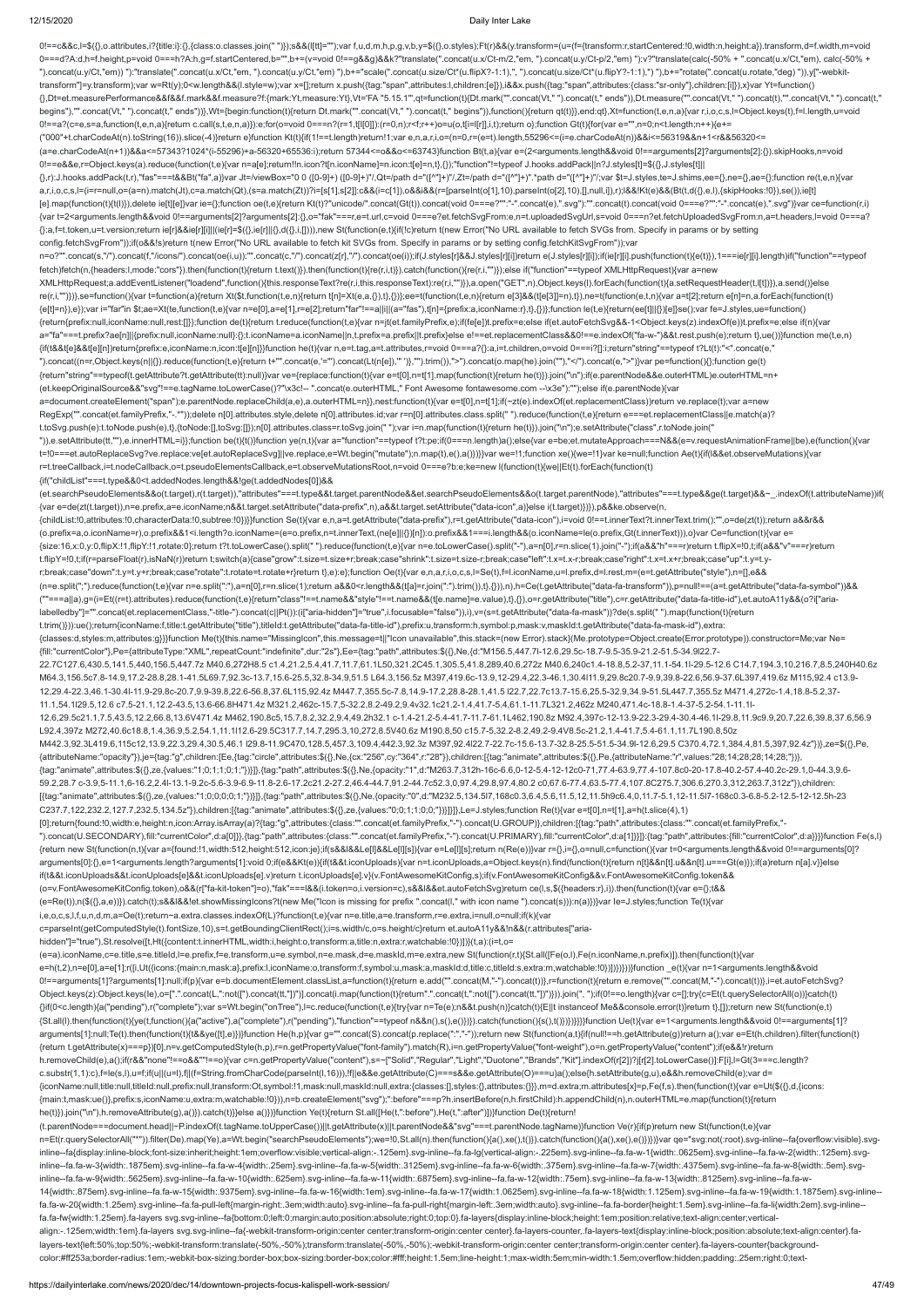overflow:ellipsis;top:0;-webkit-transform:scale(.25);transform:scale(.25);-webkit-transform-origin:top right;transform-origin:top right}.fa-layers-bottom-right{bottom:0;right:0;top:auto;-webkittransform:scale(.25);transform:scale(.25);-webkit-transform-origin:bottom right;transform-origin:bottom right}.fa-layers-bottom-left{bottom:0;left:0;right:auto;top:auto;-webkit-transform:scale(.25);transform:scale(.25); webkit-transform-origin:bottom left;transform-origin:bottom left;transform-origin:bottom left}.fa-layers-top-right{right:0;top:0;-webkit-transform:scale(.25);transform:scale(.25);-webkit-transform-origin:top right;transfor left{left:0;right:auto;top:0;-webkit-transform:scale(.25);transform:scale(.25);-webkit-transform-origin:top left;transform-origin:top left}.fa-lg{font-size:1.3333333333333333339m;line-height:.75em;vertical-align:-.0667em}. size:.75em}.fa-sm{font-size:.875em}.fa-1x{font-size:1em}.fa-2x{font-size:2em}.fa-3x{font-size:3em}.fa-4x{font-size:4em}.fa-5x{font-size:5em}.fa-6x{font-size:6em}.fa-6x{font-size:6em}.fa-6x{font-size:8em}.fa-8x{font-size:8e size:9em).fa-10x{font-size:10em}.fa-fw{text-align:center;width:1.25em}.fa-ul{list-style-type:none;margin-left:2.5em;padding-left:0}.fa-ul>li{position:relative}.fa-li{left:-2em;position:absolute;text-align:center;width:2em; height:inherit}.fa-border{border:solid .08em #eee;border-radius:.1em;padding:.2em .25em .15em}.fa-pull-left{float:left}.fa-pull-right{float:right}.fa.fa-pull-left,.fab.fa-pull-left,.fab.fa-pull-left,.fal.fa-pull-left,.fan. left{margin-right:.3em}.fa.fa-pull-right,.fab.fa-pull-right,.fal.fa-pull-right,.far.fa-pull-right,.far.fa-pull-right,.far.fa-pull-right,.fas.fa-pull-right(nargin-left:.3em}.fa-spin{-webkit-animation:fa-spin 2s infinite lin webkit-animation:fa-spin 1s infinite steps(8);animation:fa-spin 1s infinite steps(8)}@-webkit-keyframes fa-spin{0%{-webkit-transform:rotate(0);transform:rotate(0)}100%{-webkittransform:rotate(360deg);transform:rotate(360deg)}}@keyframes fa-spin{0%{-webkit-transform:rotate(0);transform:rotate(0)}100%{-webkit-transform:rotate(360deg);transform:rotate(360deg)}}.fa-rotate-90{-webkittransform:rotate(90deg);transform:rotate(90deg)}.fa-rotate-180{-webkit-transform:rotate(180deg);transform:rotate(180deg)}.fa-rotate-270{-webkit-transform:rotate(270deg);transform:rotate(270deg)}.fa-flip-horizontal{ webkit-transform:scale(-1,1);transform:scale(-1,1)}.fa-flip-vertical{-webkit-transform:scale(1,-1);transform:scale(1,-1)}.fa-flip-both,.fa-flip-both,da-flip-horizontal.fa-flip-vertical{-webkit-transform:scale(-1,-1)}:root .fa-flip-both,:root .fa-flip-horizontal,:root .fa-flip-vertical,:root .fa-rotate-180,:root .fa-rotate-270,:root .fa-rotate-90{-webkit-filter:none;filter:none}.fa-stack{display:inline-block;height:2em;position:relative;widt stack-1x,.fa-stack-2x{bottom:0;left:0;margin:auto;position:absolute;right:0;top:0}.svg-inline--fa.fa-stack-1x{height:1em;width:1.25em}.svg-inline--fa.fa-stack-2x{height:2em;width:2.5em}.fa-inverse{color:#fff}.sronly{border:0;clip:rect(0,0,0,0);height:1px;margin:-1px;overflow:hidden;padding:0;position:absolute;width:1px}.sr-only-focusable:active,.sr-onlyfocusable:focus{clip:auto;height:auto;margin:0;overflow:visible;position:static;width:auto}.svg-inline--fa .fa-primary{fill:var(--fa-primary-color,currentColor);opacity:1;opacity:1-a-primary-opacity,1)}.svg-inline--fa .fasecondary{fill:var(--fa-secondary-color,currentColor);opacity:.4;opacity:var(--fa-secondary-opacity,.4)}.svg-inline--fa.fa-swap-opacity .fa-primary{opacity:.4;opacity:.4;opacity:or(--fa-secondary-opacity:a;opacity:4)}.svgopacity .fa-secondary{opacity:1;opacity:var(--fa-primary-opacity,1)}.svg-inline--fa mask .fa-primary,.svg-inline--fa mask .fa-secondary{fill:#000}.fad.fa-inverse{color:#fff}";function We(){var t=y,e=w,n=et.familyPrefix,a=et.replacementClass,r=qe;if(n!==t||a!==e){var i=new RegExp("\\.".concat(t,"\\-"),"g"),o=new RegExp("\\--".concat(t,"\\-"),"g"),c=new RegExp("\\.".concat(e),"g");r=r.replace(i,".".concat(n,"- ")).replace(o,"--".concat(n,"-")).replace(c,".".concat(a))}return r}function Xe(){et.autoAddCss&&!Qe&&(Mt(We()),Qe=!0)}function Ge(e,t){return Object.defineProperty(e,"abstract",{get:t}),Object.defineProperty(e,"html", {get:function(){return e.abstract.map(function(t){return he(t)})}}),Object.defineProperty(e,"node",{get:function(){if(p){var t=b.createElement("div");return t.innerHTML=e.html,t.children}}}),e}function Ke(t){var e=t.prefix,n=void 0===e?"fa":e,a=t.iconName;if(a)return me(Je.definitions,n,a)||me(J.styles,n,a)}var Be,Je=new(function(){function t(){!function(t,e){if(!(t instanceof e))throw new TypeError("Cannot call a class as a function")}(this,t),this.definitions={}}var e,n,a;return e=t,(n=[{key:"add",value:function(){for(var e=this,t=arguments.length,n=new Array(t),a=0;a<t;a++)n[a]=arguments[a];var r=n.reduce(this.\_pullDefinitions, {});Object.keys(r).forEach(function(t){e.definitions[t]=\$({},e.definitions[t]||{},r[t]),Bt(t,r[t]),se()})}},{key:"reset",value:function(){this.definitions={}}},{key:"\_pullDefinitions",value:function(i,t){var o=t.prefix&&t.iconName&&t.icon?{0:t}:t;return Object.keys(o).map(function(t){var e=o[t],n=e.prefix,a=e.iconName,r=e.icon;i[n]||(i[n]={}),i[n][a]=r}),i}}])&&i(e.prototype,n),a&&i(e,a),t}()),Qe=!1,Ze={i2svg:function(){var t=0<arguments.length&&void 0!==arguments[0]?arguments[0]:{};if(p){Xe();var e=t.node,n=void 0===e?b:e,a=t.callback,r=void 0===a?function(){}:a;return et.searchPseudoElements&&Ve(n),\_e(n,r)}return St.reject("Operation requires a DOM of some kind.")},css:We,insertCss:function(){Qe||(Mt(We()),Qe=!0)},watch:function(){var t=0<arguments.length&&void 0!==arguments[0]?arguments[0]: {},e=t.autoReplaceSvgRoot,n=t.observeMutationsRoot;!1===et.autoReplaceSvg&&(et.autoReplaceSvg=!0),et.observeMutations=!0,nt(function() {en({autoReplaceSvgRoot:e}),Ae({treeCallback:\_e,nodeCallback:Ue,pseudoElementsCallback:Ve,observeMutationsRoot:n})})}},\$e=(Be=function(t){var e=1<arguments.length&&void 0!==arguments[1]?arguments[1]: {},n=e.transform,a=void 0===n?Ot:n,r=e.symbol,i=void 0!==r&&r,o=e.mask,c=void 0===o?null:o,s=e.maskId,l=void 0===s?null:s,f=e.title,u=void 0===f?null:f,d=e.titleId,m=void 0===d?null:d,h=e.classes,p=void 0===h? []:h,g=e.attributes,v=void 0===g?{}:g,b=e.styles,y=void 0===b?{}:b;if(t){var w=t.prefix,x=t.iconName,k=t.icon;return Ge(\$({type:"icon"},t),function(){return Xe(),et.autoA11y&&(u?v["arialabelledby"]="".concat(et.replacementClass,"-title-").concat(m||Pt()):(v["aria-hidden"]="true",v.focusable="false")),Ut({icons:{main:Re(k),mask:c?Re(c.icon):{found:!1,width:null,height:null,icon: {}}},prefix:w,iconName:x,transform:\$({},Ot,a),symbol:i,title:u,maskId:l,titleId:m,extra:{attributes:v,styles:y,classes:p}})})}},function(t){var e=1<arguments.length&&void 0!==arguments[1]?arguments[1]:{},n=(t||{}).icon? t:Ke(t||{}),a=e.mask;return a&&(a=(a||{}).icon?a:Ke(a||{})),Be(n,\$({},e,{mask:a}))}),tn={noAuto:function(){et.autoReplaceSvg=!1,et.observeMutations=!1,ke&&ke.disconnect()},config:et,dom:Ze,library:Je,parse: {transform:function(t){return Ce(t)}},findIconDefinition:Ke,icon:\$e,text:function(t){var e=1<arguments.length&&void 0!==arguments[1]?arguments[1]:{},n=e.transform,a=void 0===n?Ot:n,r=e.title,i=void 0===r? null:r,o=e.classes,c=void 0===o?[]:o,s=e.attributes,l=void 0===s?{}:s,f=e.styles,u=void 0===f?{}:f;return Ge({type:"text",content:t},function(){return Xe(),Ht({content:t,transform:\$({},Ot,a),title:i,extra: {attributes:l,styles:u,classes:["".concat(et.familyPrefix,"-layers-text")].concat(m(c))}})})},counter:function(t){var e=1<arguments.length&&void 0!==arguments[1]?arguments[1]:{},n=e.title,a=void 0===n? null:n,r=e.classes,i=void 0===r?[]:r,o=e.attributes,c=void 0===o?{}:o,s=e.styles,l=void 0===s?{}:s;return Ge({type:"counter",content:t},function(){return Xe(),function(t){var e=t.content,n=t.title,a=t.extra,r=\$({},a.attributes,n?{title:n}:{},{class:a.classes.join("")}),i=Rt(a.styles);0<i.length&&(r.style=i);var o=[];return o.push({tag:"span",attributes:r,children:[e]}),n&&o.push({tag:"span",att {class:"sr-only"},children:[n]}),o}({content:t.toString(),title:a,extra:{attributes:c,styles:l,classes:["".concat(et.familyPrefix,"-layers-counter")].concat(m(i))}})})},layer:function(t){var e=(1<arguments.length&&void 0!==arguments[1]?arguments[1]:{}).classes,n=void 0===e?[]:e;return Ge({type:"layer"},function(){Xe();var e=[];return t(function(t){Array.isArray(t)?t.map(function(t){e=e.concat(t.abstract)}):e=e.concat(t.abstract)}), [{tag:"span",attributes:{class:["".concat(et.familyPrefix,"-layers")].concat(m(n)).join(" ")},children:e}]})},toHtml:he},en=function(){var t=(0<arguments.length&&void 0!==arguments[0]?arguments[0]: {}).autoReplaceSvgRoot,e=void 0===t?b:t;(0<Object.keys(J.styles).length||et.autoFetchSvg)&&p&&et.autoReplaceSvg&&tn.dom.i2svg({node:e})};!function(t){try{t()}catch(t){if(!E)throw t}}(function(){u&& (v.FontAwesome||(v.FontAwesome=tn),nt(function(){en(),Ae({treeCallback:\_e,nodeCallback:Ue,pseudoElementsCallback:Ve})})),J.hooks=\$({},J.hooks,{addPack:function(t,e){J.styles[t]=\$({},J.styles[t]|| {},e),se(),en()},addShims:function(t){var e;(e=J.shims).push.apply(e,m(t)),se(),en()}})})}(); var l,a;l=this,a=function(){"use strict";var l={},a={};try{"undefined"!=typeof window&&(l=window),"undefined"!=typeof document&&(a=document)}catch(l){}var e=(l.navigator|{}}).userAgent,r=void 0===e?"":e,n=l,o=a,u= (n.document,!!o.documentElement&&!!o.head&&"function"==typeof o.addEventListener&&o.createElement,~r.indexOf("MSIE")||r.indexOf("Trident/"),"\_\_\_FONT\_AWESOME\_\_\_"),t=function() {try{return"production"===process.env.NODE\_ENV}catch(l){return!1}}();var f=n||{};f[u]||(f[u]={}),f[u].styles||(f[u].shyles={}),f[u].hooks||(f[u].hooks={}),f[u].shims||(f[u].shims=[]);var i=f[u],s=[["glass",null,"glass-mart ["meetup","fab",null],["star-o","far","star"],["remove",null,"times"],["close",null,"times"],["gear",null,"toog"],["trash-o","far","tarh-alt"],["file-o","far","falr","far","clock-o","far","clock"],["arrow-circle-o-down","f down"],["arrow-circle-o-up","far","arrow-alt-circle-up"],["play-circle-o","far","play-circle"],["repeat",null,"redo"],["rotate-right",null,"redo"],["refresh",null,"sync"],["list-alt","far","far","farl","dedent",null,"outde camera",null,"video"],["picture-o","far","image"],["photo","far","image"],["image","far","image"],["pencil",null,"pencil",null,"map-marker",null,"map-marker-alt"],["pencil-square-o","far","edit"],["share-square-o","far","s square"],["check-square-o","far","check-square"],["arrows",null,"arrows-alt"],["times-circle-o","far","times-circle"],["check-circle-o","far","check-circle-o","far","check-circle-o","far","check-circle-o","far","check-circ ["compress",null,"compress-alt"],["eye","far",null],["eye-slash","far",null],["warning",null,"exclamation-triangle"],["calendar",null,"calendar-alt"],["arrows-v",null,"arrows-alt-v"],["arrows-h",null,"arrows-alt-h"],["barchart","far","chart-bar"],["bar-chart-o","far","chart-bar"],["twitter-square","fab",null],["facebook-square","fab",null],["gears",null,"cogs"],["thumbs-o-up","far","thumbs-o-down","far","thumbs-down"],["heart-bar"],["heart o","far","heart"],["sign-out",null,"sign-out-alt"],["linkedin-square","fab","linkedin"],["thumb-tack",null,"thumbtack"],["external-link",null,"external-link-alt"],["sign-in",null,"sign-in-alt"],["github-square","fab",null] o","far","lemon"],["square-o","far","square"],["bookmark-o","far","bookmark"],["twitter","fab",null],["facebook","fab","facebook-f"],["facebook-f","fab","facebook-f"],["facebook-f"],["github","fab",null],["credit-card","fa ["hdd-o","far","hdd"],["hand-o-right","far","hand-point-right"],["hand-o-left","far","hand-point-left"],["hand-o-up","far","hand-point-up"],["hand-o-down","far","hand-point-down"],["arrows-alt",null,"expand-arrows-alt"], ["group",null,"users"],["chain",null,"link"],["scissors",null,"cut"],["files-o","far","copy"],["floppy-o","far","save"],["navicon",null,"bars"],["reorder",null,"bars"],["pinterest',"fab",null],["pinterest-square","fab",nul square","fab",null],["google-plus","fab","google-plus-g"],["money","far","money-bill-alt"],["unsorted",null,"sort-desc",null,"sort-down"],["sort-asc",null,"sort-up"],["inkedin","fab","linkedin-in"],["rotate-left",null,"und ["legal",null,"gavel"],["tachometer",null,"tachometer-alt"],["dashboard",null,"tachometer-alt"],["comment-o","far","comment"],["comments-o","far","comments"],["flash",null,"bolt"],["clipboard","far",null], ["paste","far","clipboard"],["lightbulb-o","far","lightbulb"],["exchange",null,"exchange-alt"],["cloud-download",null,"cloud-download-alt"],["cloud-upload",null,"cloud-upload-alt"],["bell-o","far","bell"],["cutlery",null," ["file-text-o","far","file-alt"],["building-o","far","building"],["hospital-o","far","hospital"],["tablet",null,"tablet-alt"],["mobile-alt"],["mobile-phone",null,"mobile-alt"],["mobile-alt"],["circle-o","far","circle"],["m ["github-alt","fab",null],["folder-o","far","folder"],["folder-open-o","far","folder-open"],["smile-o","far","smile"],["frown-o","far","frown"],["meh-o","far","meh"],["keyboard-o","far","keyboard"],["flag-o","far","flag"], all",null,"reply-all"],["star-half-o","far","star-half"],["star-half-empty","far","star-half"],["star-half-full","far","star-half-full","far","star-half"],["code-fork",null,"code-branch"],["chain-broken",null,"unlink"],["s o","far","calendar"],["maxcdn","fab",null],["html5","fab",null],["css3","fab",null],["css3","fab",null],["cket",null],"["cket",null],"ticket-alt"],["minus-square-o","far","minus-square"],["level-up",null,"level-up-alt"],[" square",null,"pen-square"],["external-link-square",null,"external-link-square-alt"],["compass","far",null],["caret-square-o-down","far","caret-square-down"],["toggle-down","far","caret-square-down"],["caret-square-oup","far","caret-square-up"),["toggle-up","far","caret-square-up"],["caret-square-o-right","far","caret-square-right"],["toggle-right","far","caret-square-right"],["toggle-right"],"caret-square-square-right"],["coret-squar sign"],["usd",null,"dollar-sign"],["dollar",null,"dollar-sign"],["inr",null,"rupee-sign"],["inpee-sign"],["inpee-sign"],["inpee-sign"],["ppy",null,"yen-sign"],["cny",null,"yen-sign"],["rmb",null,"yen-sign"],["ryen",null,"y ["ruble",null,"ruble-sign"],["rouble",null,"ruble-sign"],["krw",null,"won-sign"],["won",null,"won-sign"],["bitc","fab",null],["bitcoin","fab","bitc"],["fabte-text",null,"file-alt"],["sort-alpha-asc",null,"sort-alpha-down"] desc",null,"sort-alpha-down-alt"],["sort-amount-asc",null,"sort-amount-down"],["sort-amount-desc",null,"sort-amount-down-alt"],["sort-numeric-asc",null,"sort-numeric-down"],["sort-numeric-desc",null,"sort-numeric-down-

arrow-alt-up"],["long-arrow-left",null,"long-arrow-alt-left"],["long-arrow-right",null,"long-arrow-alt-right"],["apple","fab",null],["windows","fab",null],["android","fab",null],["linux","fab",null],["dribbble","fab",null], ["skype","fab",null],["foursquare","fab",null],["trello","fab",null],["gratipay","fab",null],["gittip","fab","ab","gratipay"],["sun-o","far","sun"],["moon-o","far","moon"],["vk","fab",null],["weibo","fab",null],["renren"," ["pagelines","fab",null],["stack-exchange","fab",null],["arrow-circle-o-right","far","arrow-alt-circle-right"],["arrow-circle-o-left","far","arrow-circle-o-left","far","arrow-circle-o-left","far","caret-square-o-left","car square-left"],["dot-circle-o","far","dot-circle"],["vimeo-square","fab",null],["try",null,"lira-sign"],["turkish-lira",null,"lira-sign"],["plus-square-o","far","plus-square"],["slack","fab",null],["wordpress","fab",null],[ ["institution",null,"university"],["bank",null,"university"],["mortar-board",null,"graduation-cap"],["yahoo","fab",null],["google","fab",null],["reddit","fab",null],["reddit-square","fab",null],["stumbleupon-circle","fab", ["stumbleupon","fab",null],["delicious","fab",null],["digg","fab",null],["pied-piper-pp","fab",null],["pied-piper-alt","fab",null],["drupal","fab",null],["orenal","fab",null],["spoon",null],["spoon",null,["utensil-spoon"], ["behance-square","fab",null],["steam","fab",null],["steam-square","fab",null],["automobile",null,"car"],["envelope-o","far","envelope"],["spotify","fab",null],["deviantart","fab",null],["soundcloud","fab",null],["file-pdfo","far","file-pdf"],["file-word-o","far","file-word"],["file-excel-o","far","file-excel"],["file-excel=o","far","file-excel-o","far","file-powerpoint-o","far","file-powerpoint"],["file-image-o","far","file-image"],["file-["file-archive-o","far","file-archive"],["file-zip-o","far","file-archive"],["file-audio-o","far","file-audio"],["file-sudio"],["file-sound-o","far","file-sudio"],["file-video-o","far","file-video"],["file-movie-o","far"," code"],["vine","fab",null],["codepen","fab",null],["jsfiddle","fab",null],["life-ring","far",null],["life-bouy","far","life-bouy","far","life-bouy","far","life-bouy","far","life-boug","far","life-saver","far","life-ring"], notch",null,"circle-notch"],["rebel","fab",null],["ra","fab","rebel"],["resistance","fab","rebel"],["empire","fab",null],["ge","fab","empire"],["git-square","fab",null],["git","fab",null],["git","fab",null],["hacker-news", square","fab","hacker-news"],["yc-square","fab","hacker-news"],["tencent-weibo","fab",null],["qq","fab",null],["weixin","fab",null],["wechat","fab",null],["wechat","fab",mull],["wechat","fab",mull],["wechat","fab",mull],[" ["send-o","far","paper-plane"],["circle-thin","far","circle"],["header",null,"heading"],["sliders",null,"sliders-h"],["futbol-o","far","futbol"],["soccer-ball-o","far","tutbol"],["slideshare","fab",null],["twitch","fab",nu ["newspaper-o","far","newspaper"],["paypal","fab",null],["google-wallet","fab",null],["cc-visa","fab",null],["cc-mastercard","fab",null],["cc-discover","fab",null],["cc-amex","fab",null],["cc-paypal","fab",null],["ccstripe","fab",null],["bell-slash-o","far","bell-slash'],["trash",null,"trash-alt"],["copyright","far",null],["eyedropper",null,"eve-dropper"],["area-chart",null,"chart-area"],["be-chart",null,"chart-pie"],["line-chart",nul ["lastfm","fab",null],["lastfm-square","fab",null],["ioxhost","fab",null],["angellist","fab",null],["cc","far","closed-captioning"],["ils",null,"shekel-sign"],["shekel",null,"shekel-sign"],["sheqel",null,"shekel-sign"], ["meanpath","fab","font-awesome"],["buysellads","fab",null],["connectdevelop","fab",null],["dashcube","fab",null],["forumbee","fab",null],["leanpub","fab",null],["sellsy","fab",null],["shirtsinbulk","fab",null], ["simplybuilt","fab",null],["skyatlas","fab",null],["diamond","far","gem"],["intersex",null,"transgender"],["facebook-official","fab","facebook"],["pinterest-p","fab",null],["whatsapp","fab",null],["hotel",null,"bed"], ["viacoin","fab",null],["medium","fab",null],["y-combinator","fab",null],["yc","fab","y-combinator"],["optin-monster","fab",null],["opencart","fab",null],["expeditedssl","fab",null],["battery-4",null,"battery-full"], ["battery",null,"battery-full"],["battery-3",null,"battery-three-quarters"],["battery-2",null,"battery-half"],["battery-1",null,"battery-quarter"],["battery-0",null,"battery-0",null,"battery-empty"],["object-group","far",n ["sticky-note-o","far","sticky-note"],["cc-jcb","fab",null],["cc-diners-club","fab",null],["clone","far",null],["hourglass-o","far","hourglass-1",null,["hourglass-1",null,"hourglass-start"],["hourglass-2",null,"hourglass-s

alt"],["youtube-square","fab",null],["youtube","fab",null],["xing","fab",null],["xing-square","fab",null],["youtube-play","fab","youtube"],["dropbox","fab",null],["stack-overflow","fab",null],["instagram","fab",null],

["flickr","fab",null],["adn","fab",null],["bitbucket","fab",null],["bitbucket-square","fab","bitbucket"],["tumblr","fab",null],["tumblr-square","fab",null],["long-arrow-down",null,"long-arrow-alt-down"],["long-arrow-up",nu